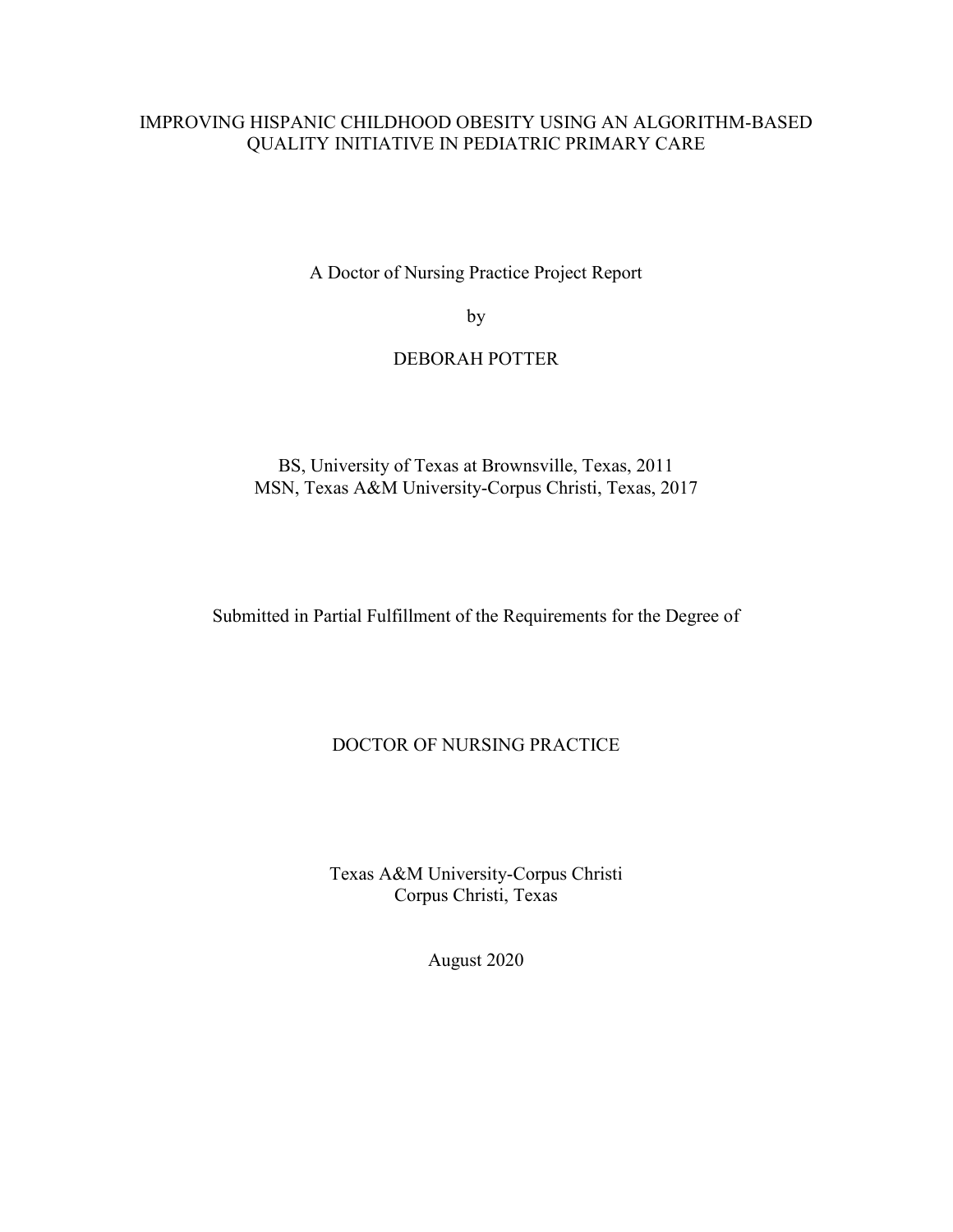© Deborah Potter

All Rights Reserved

August 2020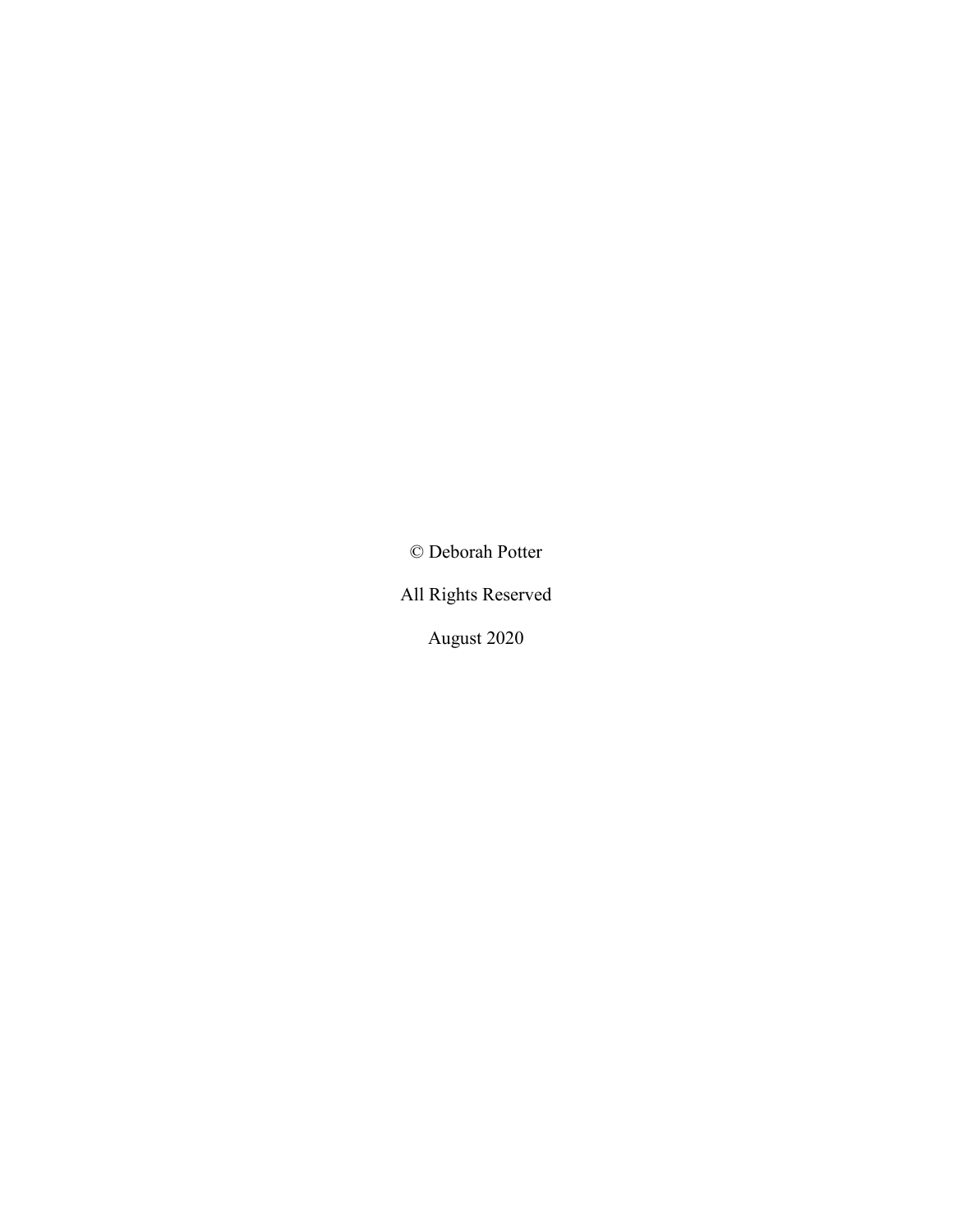## IMPROVING HISPANIC CHILDHOOD OBESITY MANAGEMENT USING AN ALGORITHM-BASED QUALITY INITIATIVE IN PEDIATRIC PRIMARY CARE

A Doctor of Nursing Practice Project Report

by

## DEBORAH POTTER, APRN, MSN, FNP-C

This Doctor of Nursing Practice Project Report meets the standards for scope and quality of Texas A&M University-Corpus Christi College of Nursing and Health Sciences and is hereby approved.

Theresa J. Garcia, PhD, RN Chair

Yolanda Keys, DHA, MSN, RN, NEA-BC, EDAC Project Advisor

Adrienne M. Platt, PhD, RN, CPNP Content Expert

Faye Bruun, Ed.D. Graduate Faculty Representative

August 2020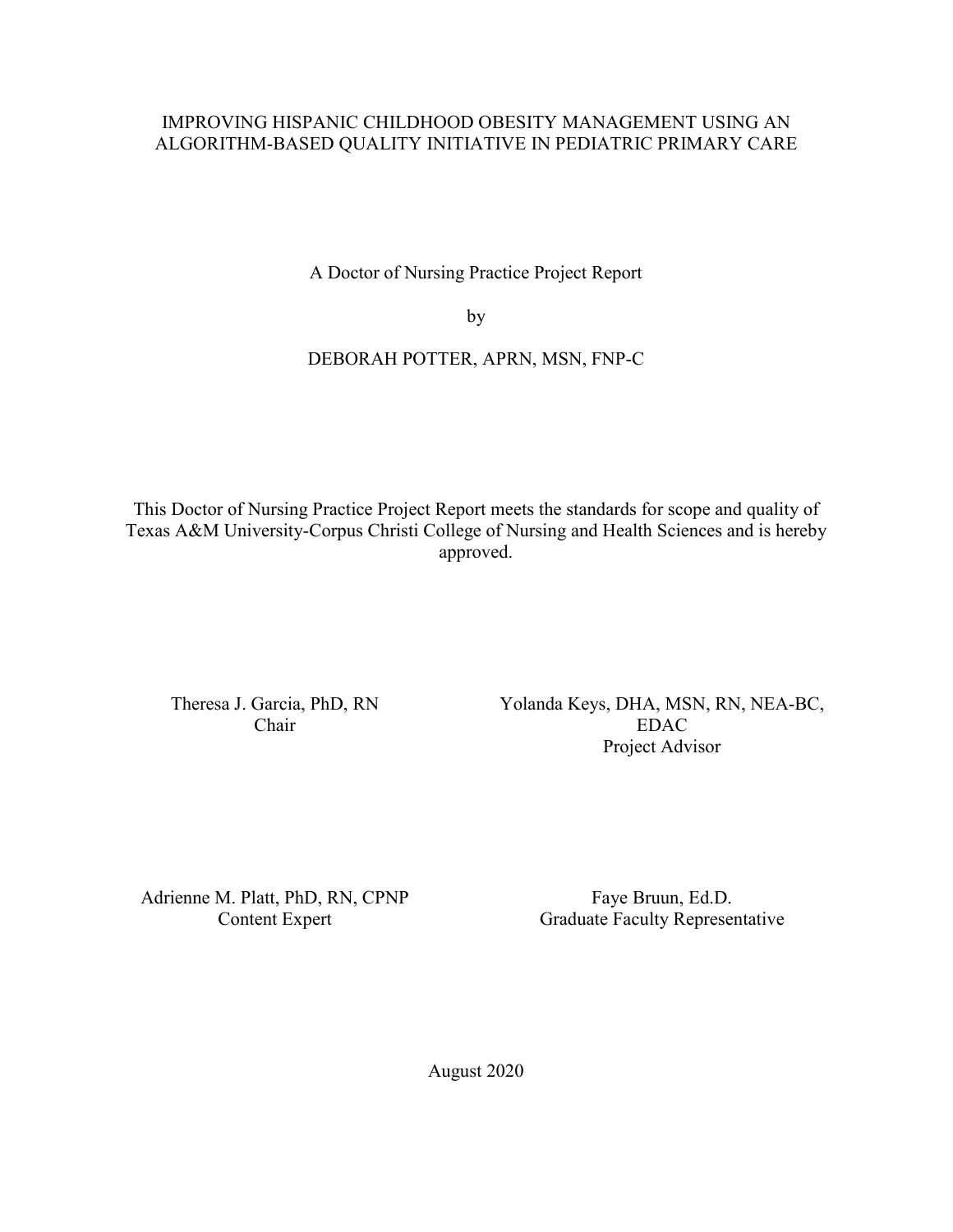## DEDICATION

I would like to dedicate this work to all the Healthcare Providers who work with patients who are overweight or obese and to all the children dealing with weight related issues.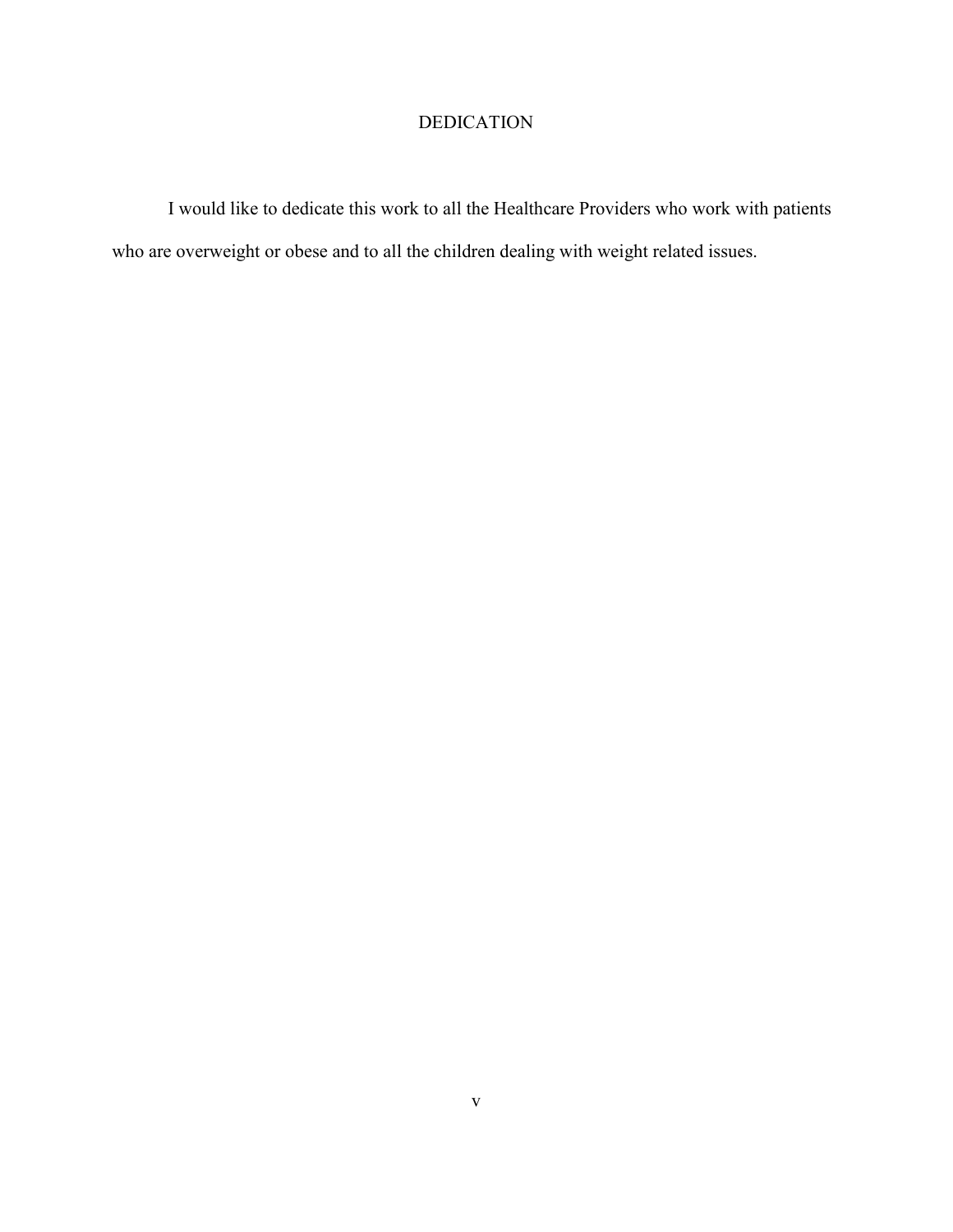#### ACKNOWLEDGEMENTS

I would like to express my gratitude towards my family and friends for their encouragement which helped me in the completion of this project. My supportive mother, who has been by my side since the beginning of my nursing journey, my father, husband, and my two daughters who served as inspiration to continue to advance my education.

I would like to express my sincere gratitude to my DNP chair, Dr. Theresa Garcia, for providing invaluable guidance, support, encouragement, and knowledge throughout my entire project and DNP endeavor. I would also like to thank the rest of my committee members, Dr. Yolanda Keys, Dr. Adrienne Platt, and Dr. Faye Bruun for their words of encouragement and support throughout the course of this project.

Lastly, I would like to thank my classmates, for their continued support throughout the whole DNP program.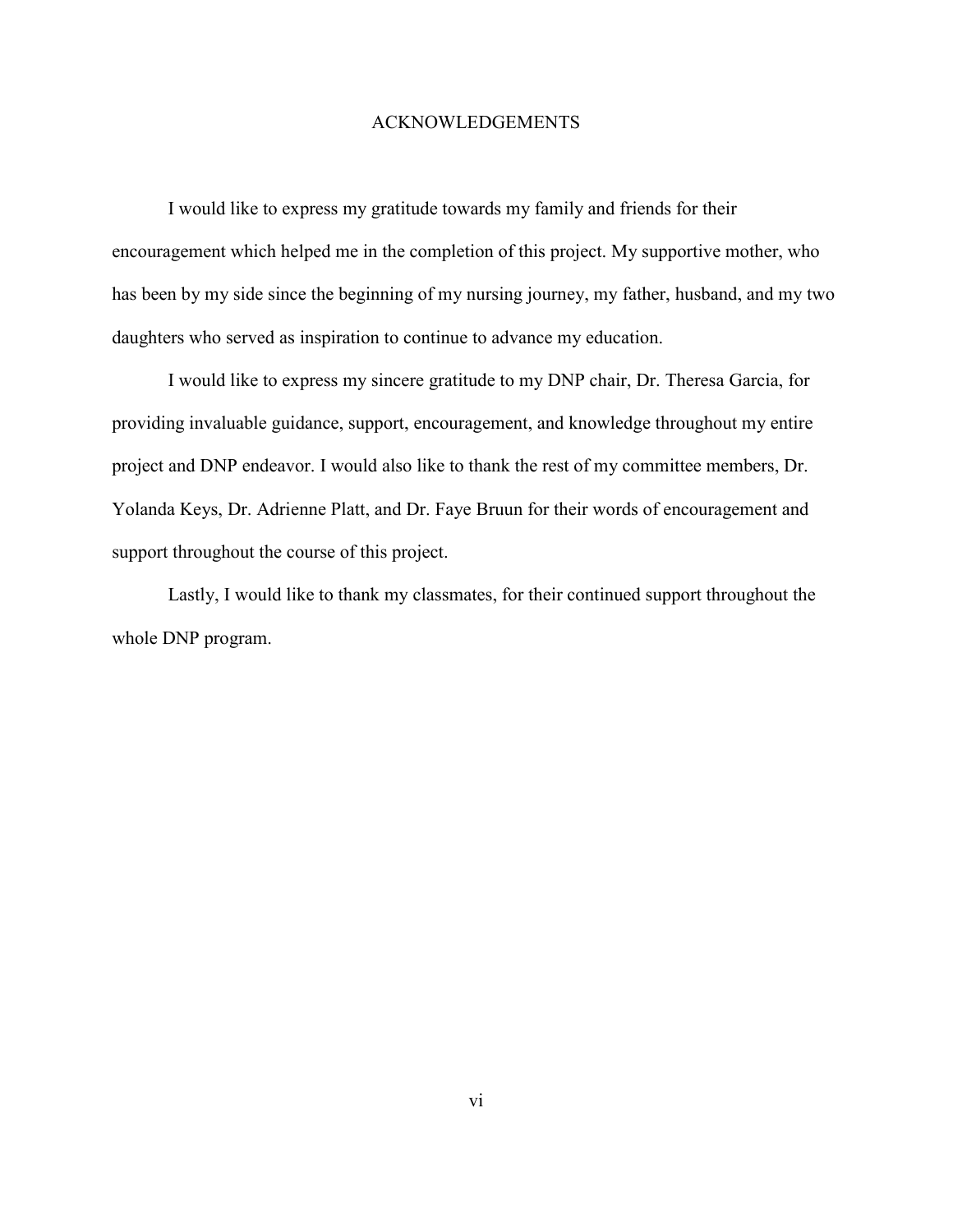| <b>CONTENTS</b> | <b>PAGE</b> |
|-----------------|-------------|
|                 |             |
|                 |             |
|                 |             |
|                 |             |
|                 |             |
|                 |             |
|                 |             |
|                 |             |
|                 |             |
|                 |             |
|                 |             |
|                 |             |
|                 |             |
|                 |             |
|                 |             |
|                 |             |
|                 |             |
|                 |             |

## **TABLE OF CONTENTS**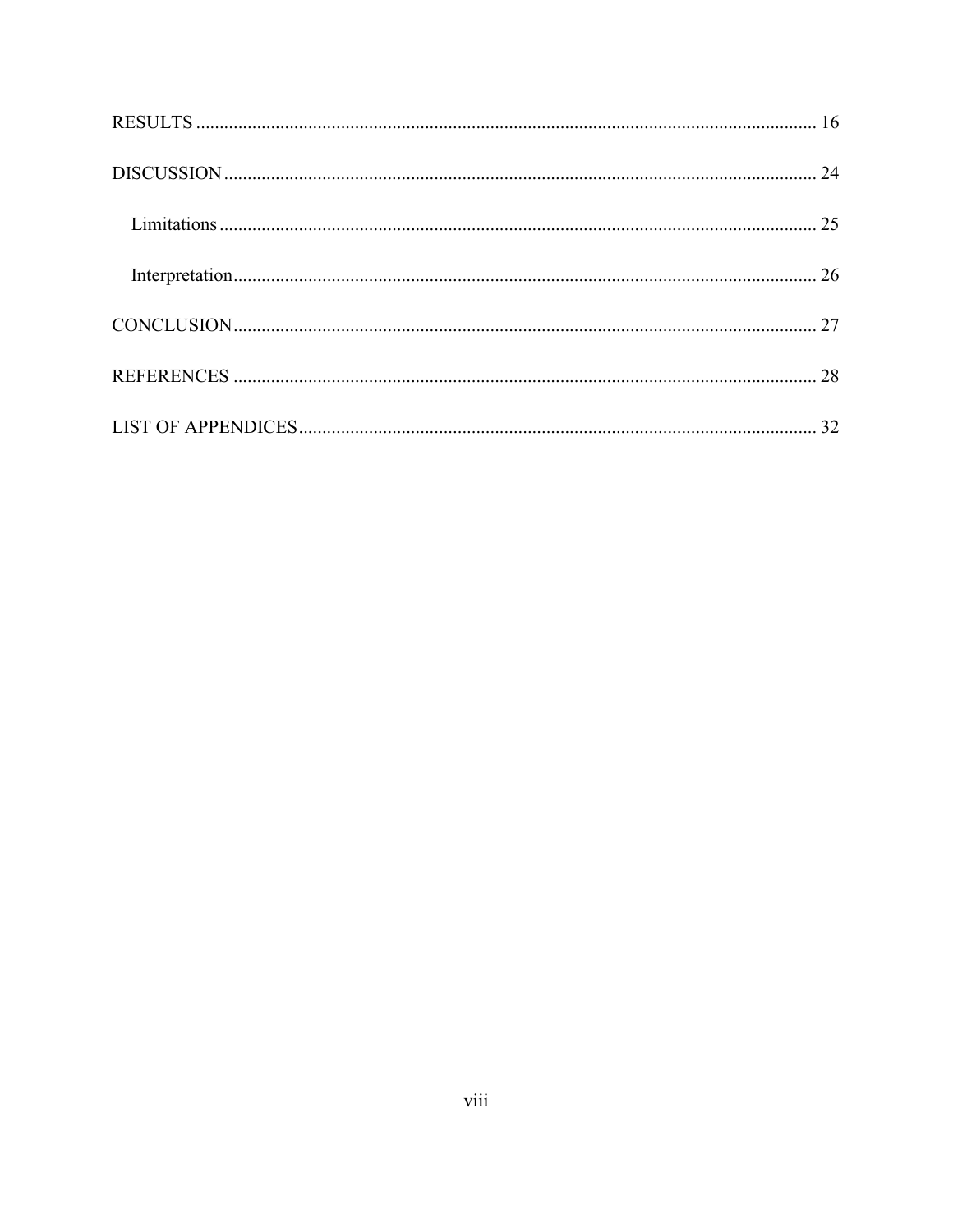## LIST OF FIGURES

| <b>FIGURES</b>                                                                            | <b>PAGE</b> |
|-------------------------------------------------------------------------------------------|-------------|
|                                                                                           |             |
| Figure 2: Provider Documentation of Assessment Practices for Children seen for a Wellness |             |
|                                                                                           |             |
| Figure 3: Provider Documentation of Counseling Practices for Children seen for a Wellness |             |
|                                                                                           |             |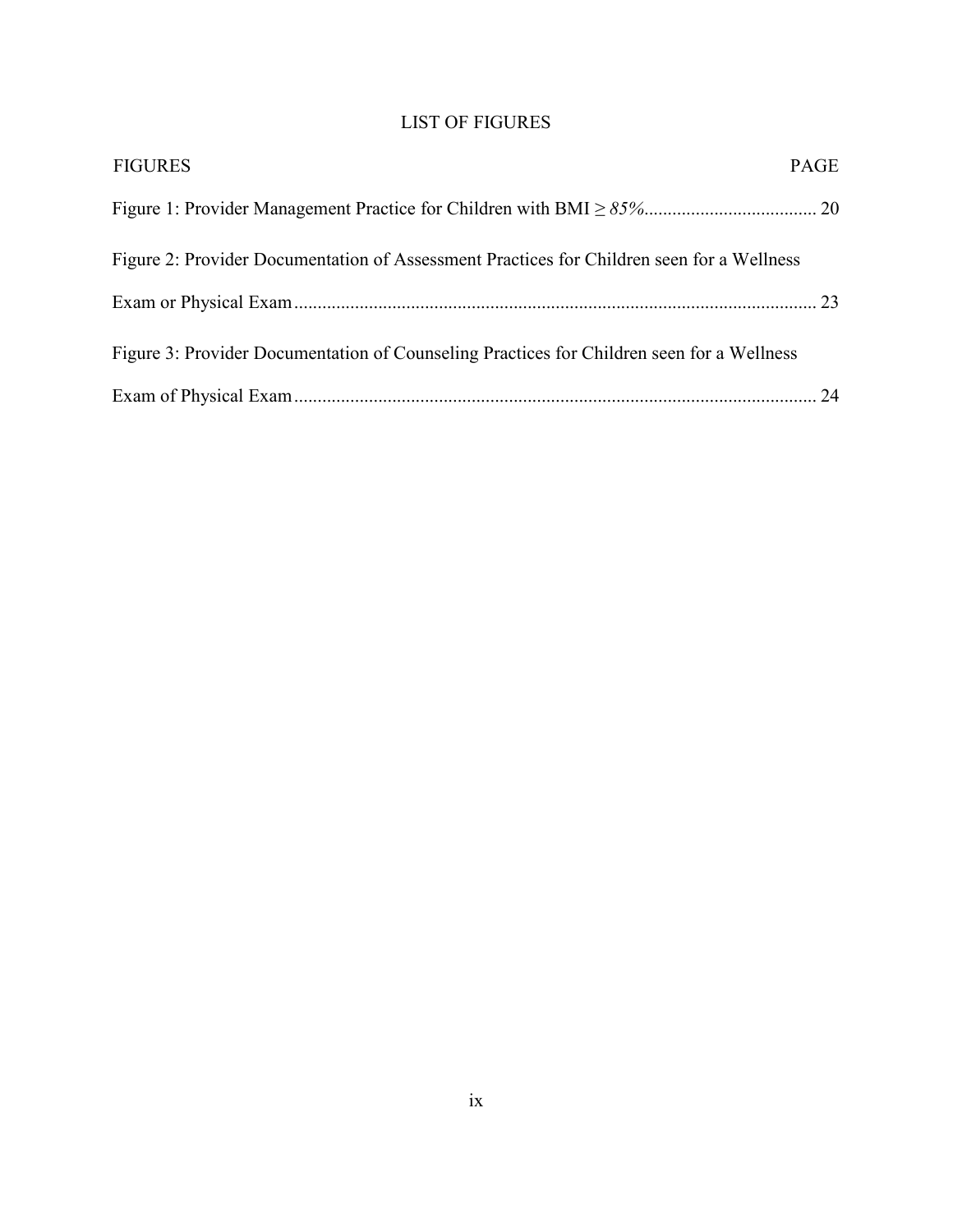## LIST OF TABLES

| <b>TABLES</b>                                                                                | PAGE |
|----------------------------------------------------------------------------------------------|------|
|                                                                                              |      |
|                                                                                              |      |
| Table 3: Provider Documentation of Assessment and Counseling Practices for all Children seen |      |
|                                                                                              |      |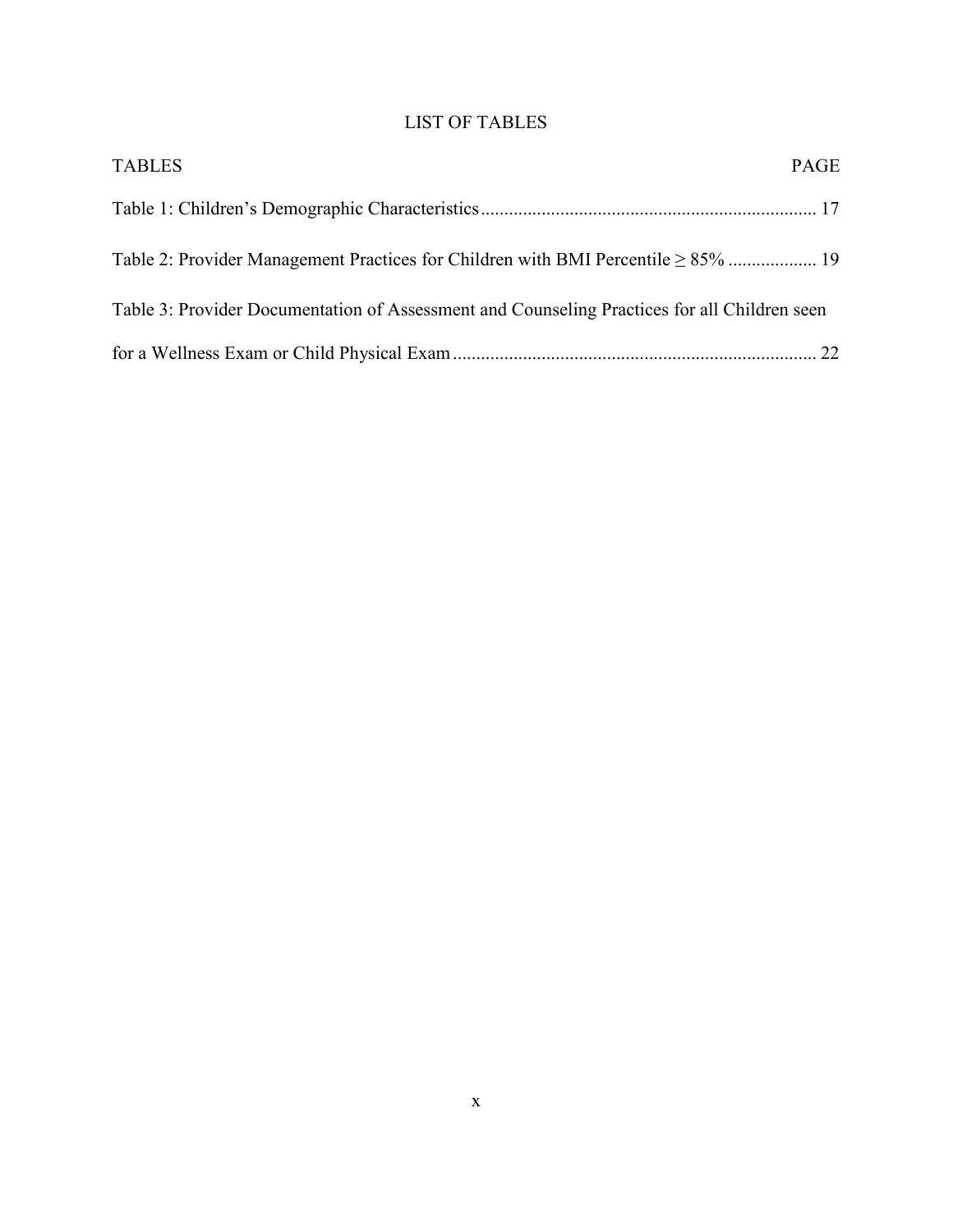#### ABSTRACT

Child obesity is increasing and is considered one of the most serious health concerns of the 21<sup>st</sup> century. Hispanic children represent the largest group of obese children in the U.S. when compared to other ethnic groups. Health care providers (HCPs) have been recognized as key players in the prevention and treatment of child obesity, yet many studies indicate clinical practice guidelines are not always followed. The purpose of this quality initiative was to improve HCP management, and counseling of overweight and obese Hispanic children between the ages of 6-16 years, by providing an educational session and management tools to pediatric providers in a South Texas clinic. HCPs attended a 30-minute educational session, guided by the American Academy of Pediatrics' algorithm for childhood obesity management; and the 5210 Healthy Habits Questionnaire was used to assist providers with assessment and counseling of patients and parents. Provider practice changes were compared to the same timeframe a year earlier via chart review. The sample of charts reviewed included 193 children, 51% male, 41% overweight or obese in 2019 and 135 children, 41% male, 47% overweight or obese in 2020; at least 96% identified as Latino/Hispanic and mean age was 10.4 years in both groups. Provider documentation of healthy activities assessment improved 17-25%, healthy habit counseling 12- 21.5%, and referrals to dietitian 6%, post-intervention. Results were promising and trending toward positive practice changes, however greater improvement in HCP practices and patient outcomes may have been realized if the timeline of the project had not been interrupted by competing healthcare priorities due to the COVID-19 pandemic. Providing algorithm-based education and resources for primary care providers in a pediatric clinic can improve practice and has the potential to impact outcomes for overweight and obese Hispanic children.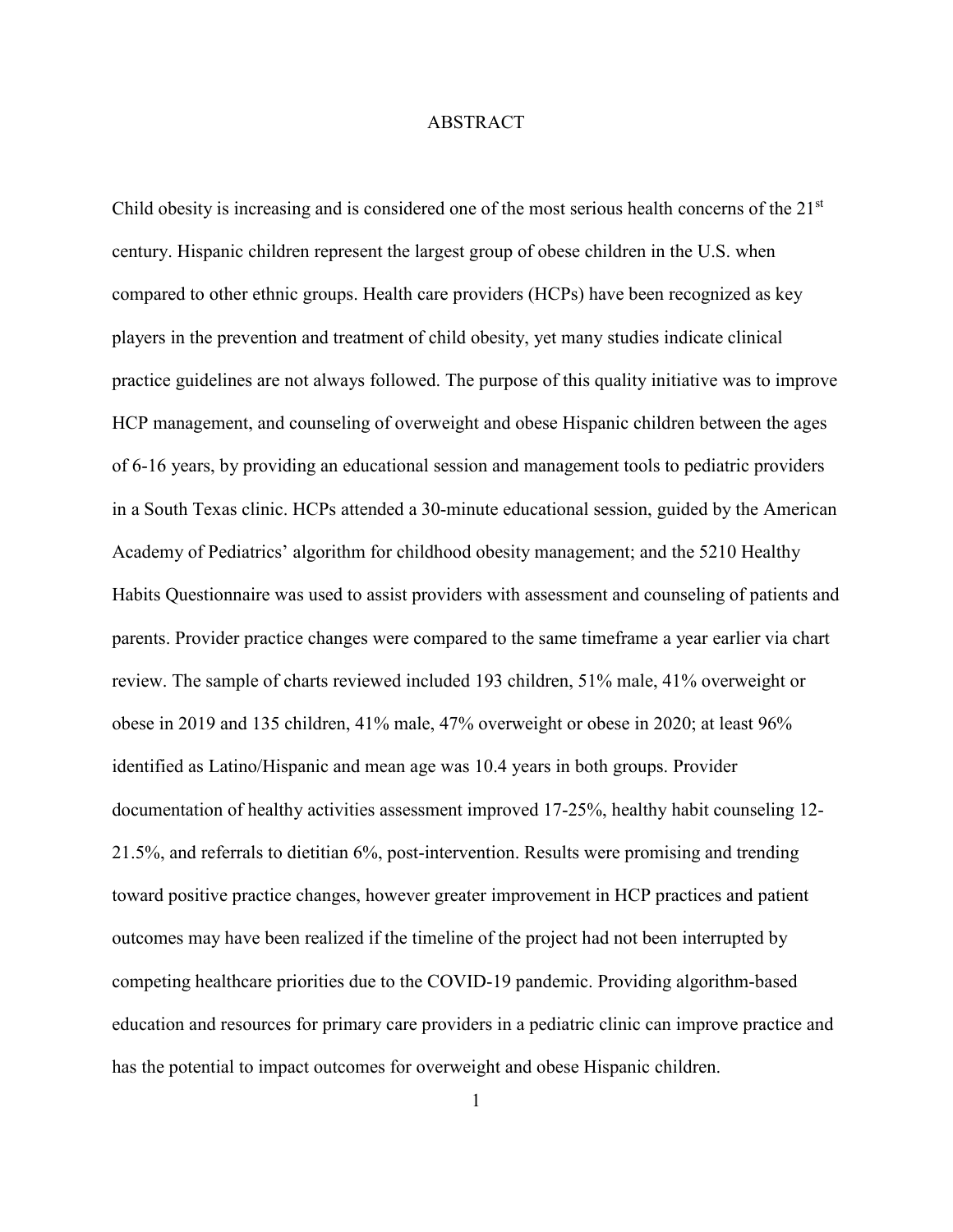## Improving Provider Practice to Decrease Hispanic Childhood Overweight and Obesity Using an Educational Intervention – A Quality Improvement Project

#### INTRODUCTION

The occurrence of child obesity has increased over the years and is now considered to be one of the most serious health concerns of the 21<sup>st</sup> century (World Health Organization [WHO,] 2019). According to the Centers for Disease Control and Prevention ([CDC,] 2019b), the prevalence of childhood obesity nationwide in 2015-2016 was 18.5 % and it affected about 13.7 million children and adolescents. Hispanic children (25.8%) currently represent the largest group of child obesity when compared to non-Hispanic blacks (22%), non-Hispanic whites (14.1%), and non-Hispanic Asians (11%) (CDC, 2019b). Healthcare providers (HCP's) have been recognized as key players in the prevention and treatment of child obesity, yet many studies have shown that screening and management guidelines are not always followed (Busch, et al., 2018; Rhee, et al., 2018). The American Academy of Pediatrics Institute for Healthy Childhood Weight (Barlow & Expert Committee, 2007) developed an algorithm to guide HCPs in the management of childhood obesity for children two years and older. An organized team approach where all HCPs are educated and play an active role in the implementation of clinical guidelines, such as the American Academy of Pediatrics (AAP's) algorithm, can improve HCPs' practice patterns in managing children who are overweight (OW) and obese (OB) (Gibson, 2016). The growing severity of the childhood obesity problem, especially in Hispanic children, coupled with reported inadequate primary care management, brings substantial negative health consequences to children, that can and must be prevented.

2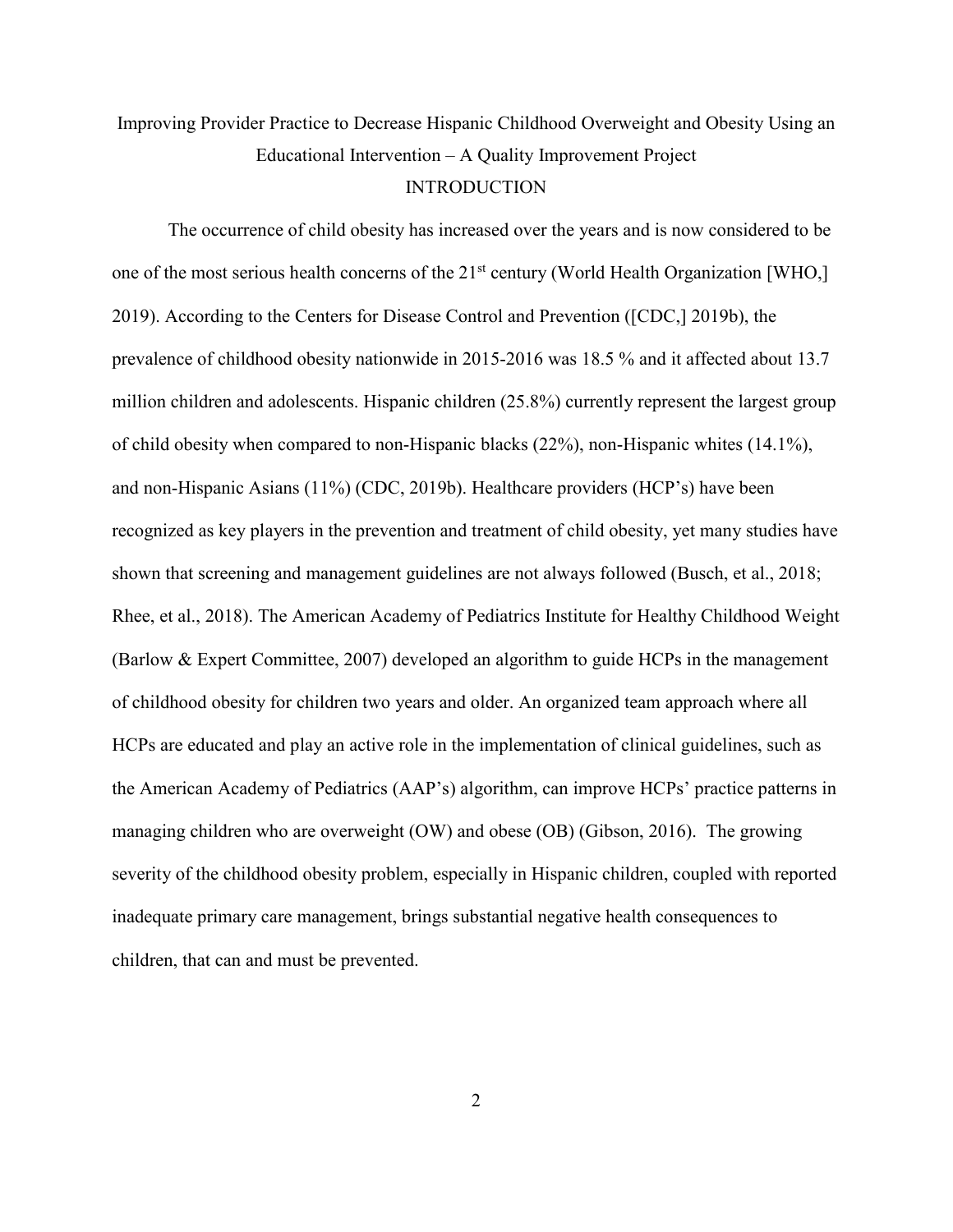#### **Background**

According to the National Health and Nutrition Examination Survey (NHANES) of 2015-2016 the prevalence of obesity among U.S. youth between 6-11 years old was 18.4% and 20.6% among 12-19-year old's (CDC, 2019b). CDC growth charts are the most frequently used tools to measure the size and growth of children in the United States. Body mass index (BMI) is an anthropometric measurement of weight and height that is defined as body weight in kilograms divided by height in meters squared (CDC, 2014). BMI percentile is a commonly accepted index to classify adiposity in children, teens, and adults. It is a screening tool rather than a diagnostic tool used to identify individuals who are underweight, OW, or obese. In children, OW is defined as a BMI at or above the 85<sup>th</sup> percentile and below the 95<sup>th</sup> percentile; OB is defined as a BMI at or above the 95th percentile (CDC, 2018a).

To combat obesity, the 2007 Expert Committee convened by the CDC and the American Medical Health Association Health Resources and Service Administration, recommended that healthcare providers (HCPs) assess weight status of children aged two and above by calculating BMI, plotting BMI percentiles on growth charts, and developing a treatment plan when OW and OB has been identified (Robson, et al., 2016). HCPs generally agree with these recommendations; however, studies have shown that these recommendations are not regularly followed (Robson et al., 2016).

#### **Review of Literature**

Although HCPs play a critical role in the prevention and management of childhood obesity, a significant gap exists between HCP knowledge of the need to assess and follow-up for pediatric child OW and OB and the knowledge and tools to implement practice that closely follows child obesity management and prevention guidelines (Dera-de Bie, et al., 2016).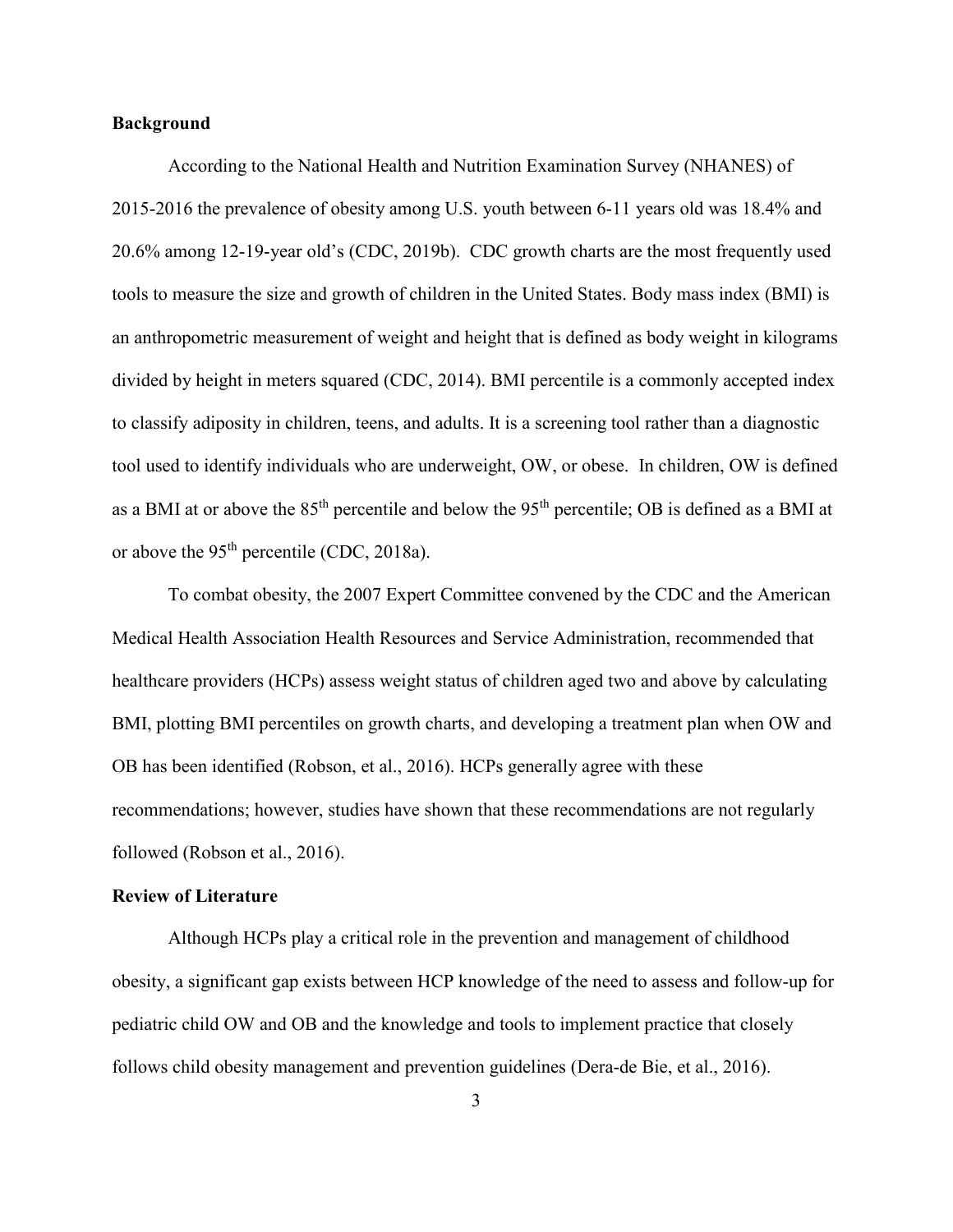Piccinini-Vallis (2011) surveyed physicians' practices in the assessment of overweight and obesity in their patients and their familiarity with practice guidelines; they found that only 37.5% of the respondents reported they were aware of the guidelines. A study by Rhee, et al. (2018) used a mixed methods approach to examine the views and practices of pediatric providers regarding obesity management in the primary care setting. They found one of the most commonly reported issues was lack of knowledge on management principles or guidelines (Rhee, et al., 2018). Furthermore, these providers reported the most common practice-based barriers were poor training and lack of referral resources in the office and community. These studies showed that HCPs, although aware better management for these patients was needed, felt largely unprepared, or were unaware of current recommendations.

Changing HCP childhood obesity management practices requires educational support as well as resource support to assist HCPs in counseling and following up with patients and families. Providing educational sessions and tools focused on child obesity guidelines to HCPs significantly improves routine screening and identification of OW and OB (Dera-de Bie, et al., 2016). Child obesity education, provision of counseling and screening resources to HCPs has significantly improved practitioner knowledge in a variety of areas, including intent to improve practice, and confidence in the ability to address parent barriers in prevention of childhood overweight (Gance-Cleveland, et al., 2009). The study by Gance-Cleveland, et al. (2009) showed a 4-hour training session based on a clinical practice guideline that was aimed to prevent OW in children, can be effective to help HCPs improve their ability to maintain a patients' healthy weight. Significant improvements were noted in intent to conduct growth assessment, assessment of family history, and physical activity assessment  $(p < .001)$  were reported posttraining (Gance-Cleveland, et al., 2009). Results from the Sanchez-Ramirez, et al. (2018) study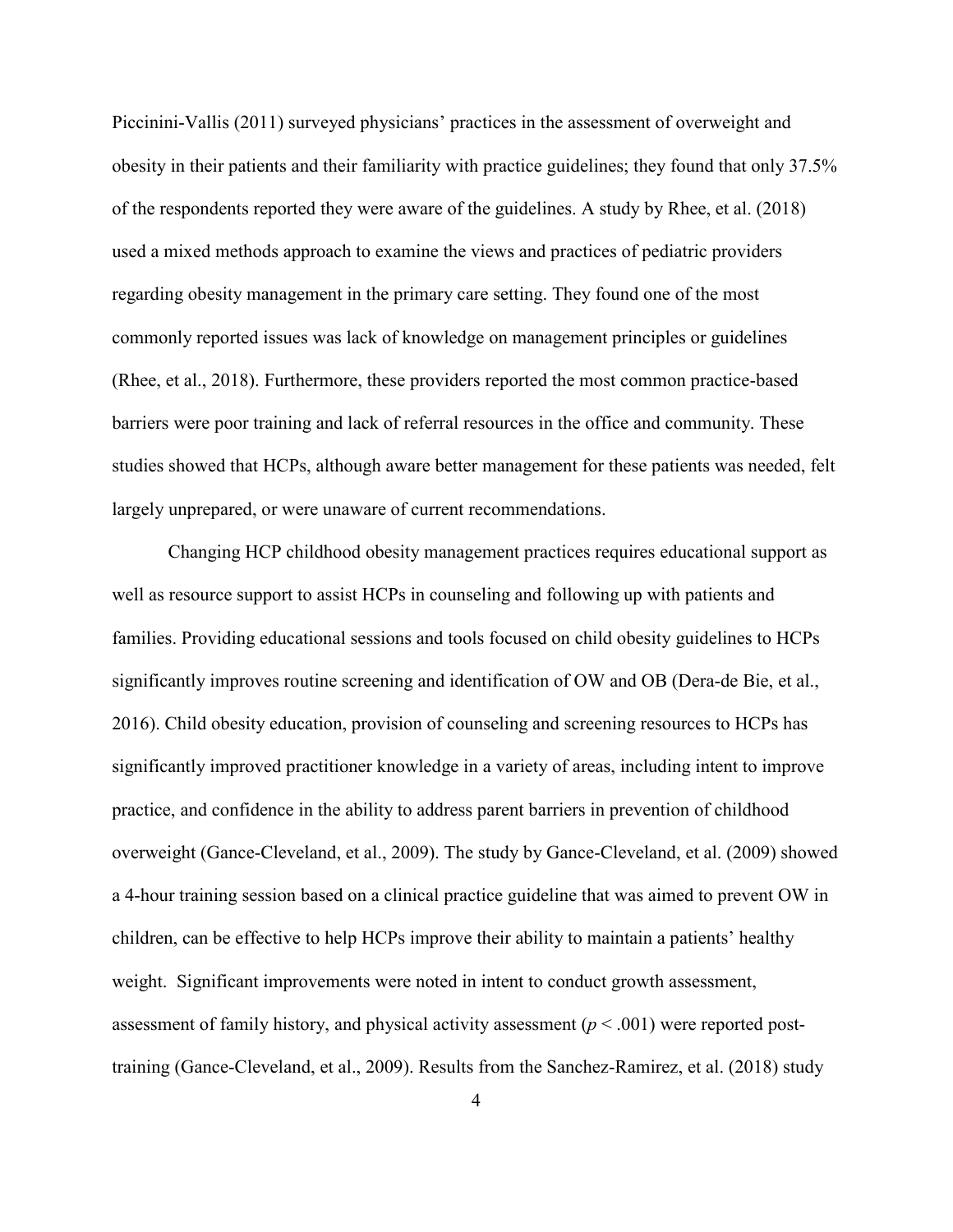showed that a one-day interprofessional learning activity can improve professional skills and attitudes for HCPs who are caring for individuals who are obese or at risk for obesity. The use of educational tools has been associated with improved HCP confidence in approaching patients with obesity ( $r=0.46$ ,  $p<0.001$ ), and decrease the likelihood of avoiding the topic ( $r=0.35$ , p=0.004) (Sanchez-Ramirez, et al., 2018). These studies have shown that educational approaches focused on educating providers on child obesity management guidelines and providing resources to assist with screening, counseling, referral and follow-up can improve HCP child obesity management practice patterns.

#### **Problem Description in the Setting**

An organizational assessment of child obesity management practices was done in a South Texas Pediatric clinic. An initial assessment was done by interviewing the owner of the clinic, a pediatrician with over ten years of experience. She related HCPs in the practice were fairly consistently screening for overweight and obesity using BMI percentiles and occasionally referring to a dietician but were not routinely assessing and counseling patients and caregivers on specific healthy behaviors or tracking (following-up with) patients after the referral. She related that she and her providers were very interested and motivated to bring their obesity management practice processes more in line with recommendations from the AAP.

To further gather baseline data, a retrospective chart review was conducted of all well-child visits and child physical exams for patients aged 6-16 years old, in March 2019, a year before the start of the project. The electronic health record (EHR), was used to review patient demographic information such as date of birth, age, gender, ethnicity, health insurance, height, weight, BMI, and BMI percentile. Provider practice data was also collected; this included:

• HCP who saw the patient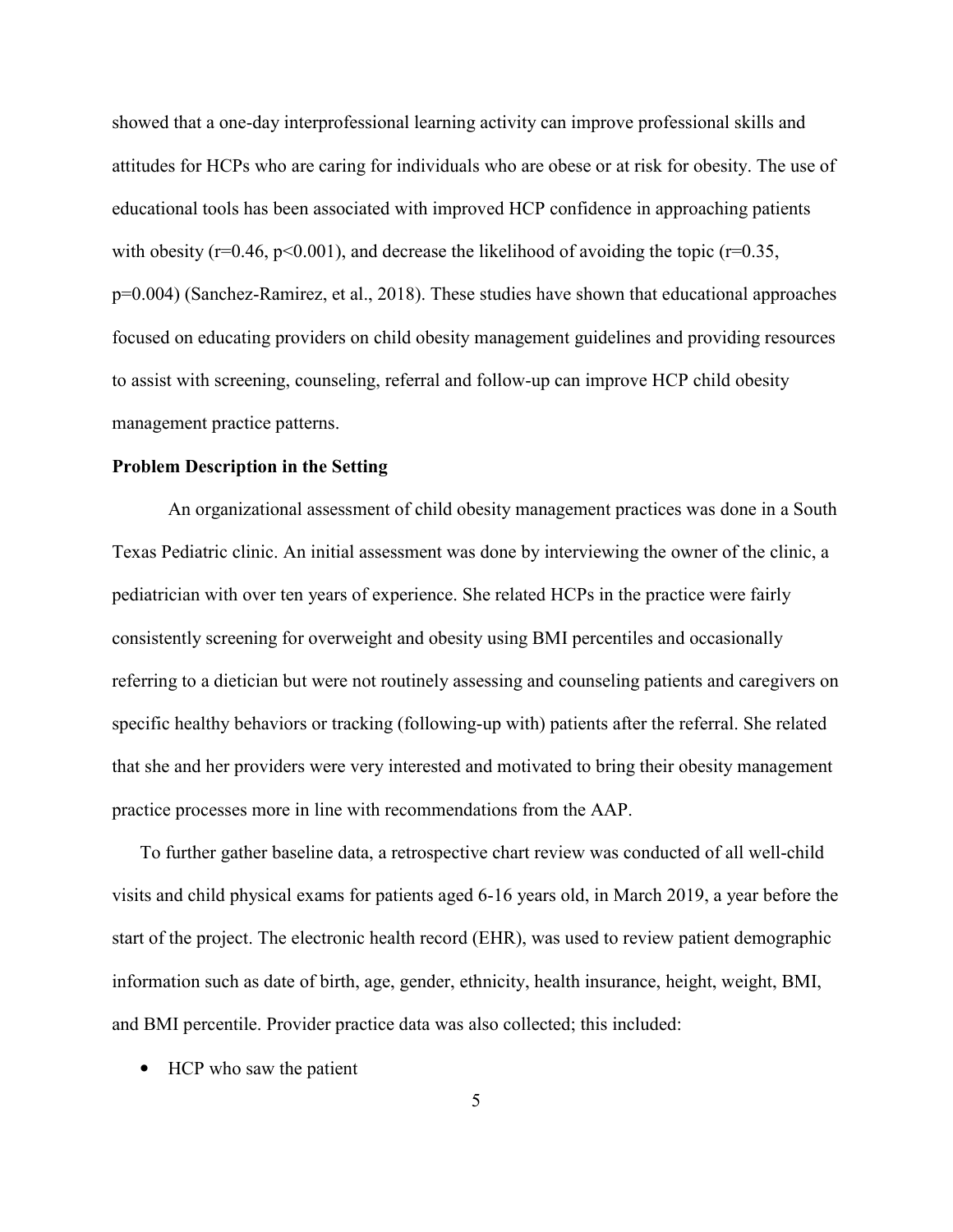- was a follow up appointment was ordered
- how far out the follow up appointment was ordered,
- whether there was a referral to a dietician if the patient was OW or OB,
- whether there was a dietician note placed in the patient's chart,
- whether there was documentation that the HCP reviewed the dietician's note, and
- documentation of assessment and counseling of the 5210 Healthy Habits message (or similar patient/parent teaching).

During this review, it was found that patients who were OW or OB frequently had orders for a follow up appointment at three months rather than one month as recommended by AAP. Patients who were classified as OW or OB were not being referred to a dietician and there was lack of documentation of assessment and counseling of the 5210 Healthy Habits message (similar patient/parent teaching). These results were discussed with clinic owner/pediatrician who was interested in her clinic participating in a quality initiative to improve provider management practices, quality of care, and patient outcomes for her patients.

#### **Project Purpose and Aims**

The purpose of this quality improvement (QI) project was to improve HCP management, and counseling of OW and OB Hispanic children between the ages of 6-16, by providing an educational session, and needed management tools and resources to pediatric providers in a South Texas clinic. The clinical question guiding this quality improvement project was: In a South Texas pediatric clinic, does an educational session and counseling resources provided to pediatric providers, based on clinical practice guidelines, improve provider assessment, counseling, and management practices for OW and OB Hispanic children between the ages of 6- 16 years, in a 3-month period?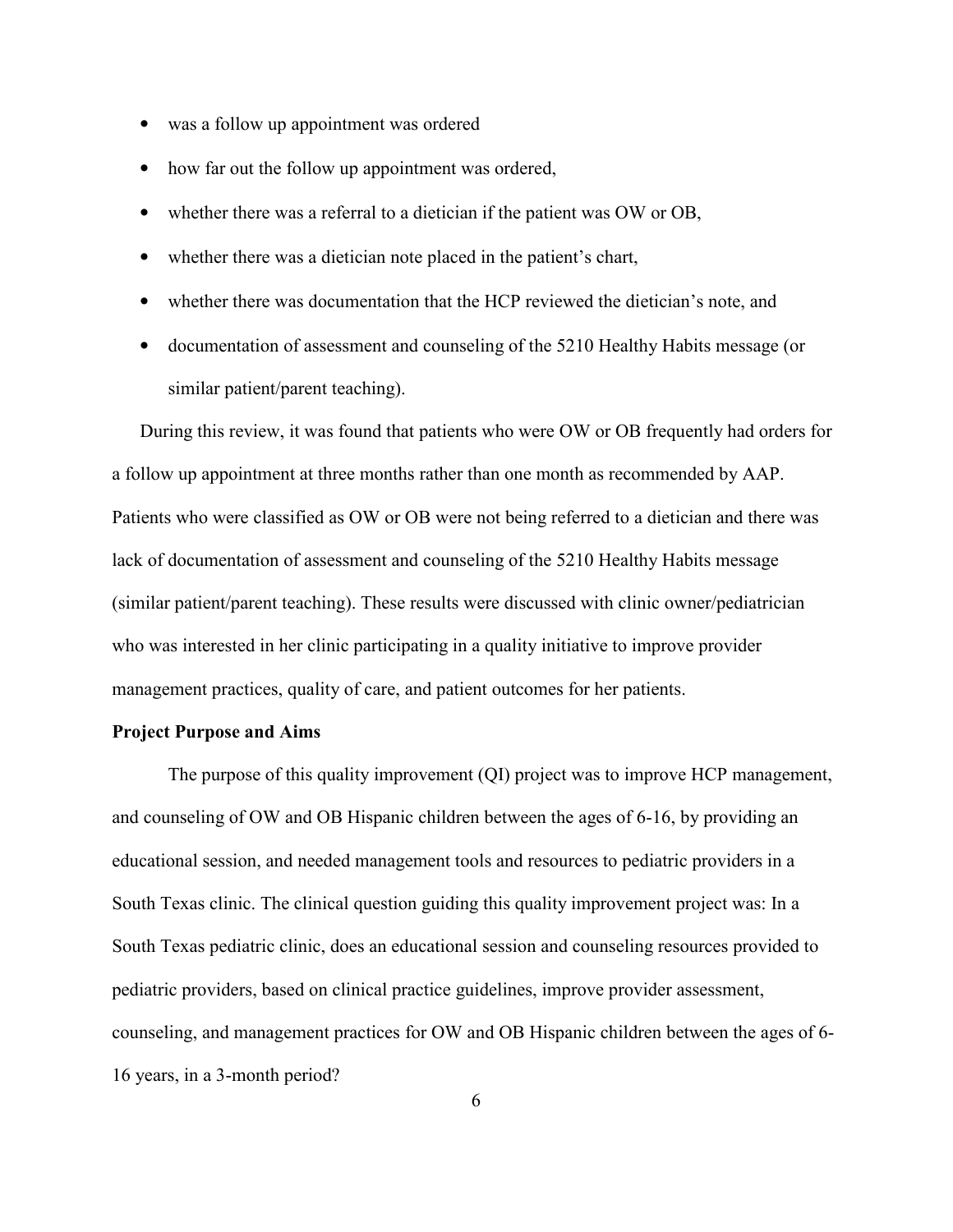The specific aims for the project were:

Aim #1: To improve monthly follow-up appointments in this pediatric clinic for children who were OW or OB between the ages of 6-16. HCPs and the clinic staff received an educational session guided by AAP Guidelines (2016) that introduced a protocol to ensure appropriate follow-up recommendations were made and appointments were scheduled. The specific goal was to increase appropriate scheduling of follow-up appointments (monthly) as recommended by AAP for OW or OB children between the ages of 6-16, by at least 20%, when compared to the year before, by the end of the 1-month period of the project.

 Aim #2: To improve the quality of HCP assessment and counseling in children who were OW or OB between the ages of 6-16. HCPs received an educational module on using and documenting the 5210 Healthy Habits message (Gibson, 2014). The specific goal was to increase documentation of assessment and counseling of the 5210 Healthy Habits message in at least 50% of the patients who were seen for a wellness or child physical exam by the end of the 1-month period of the project.

Aim #3: To decrease weight in children diagnosed with OW or OB between the ages of 6-16. Children received education by HCPs on the 5210 Healthy Habits message and were referred to a dietician/nutritionist for dietary counseling. The specific goal was to have a decrease in weight by 2 pounds in these children by the end of the 1-month project period.

This project aligned with DNP Essential VII: Clinical Prevention and Population Health for Improving the Nation's Health (American Association of Colleges of Nursing [ANCC], 2006). The implementation of clinical prevention and population health is essential to achieve improvement of health status in a population (ANCC, 2006). By improving HCPs practices, such as the scheduling of timely follow-up appointments, assessment and counseling of healthy habits,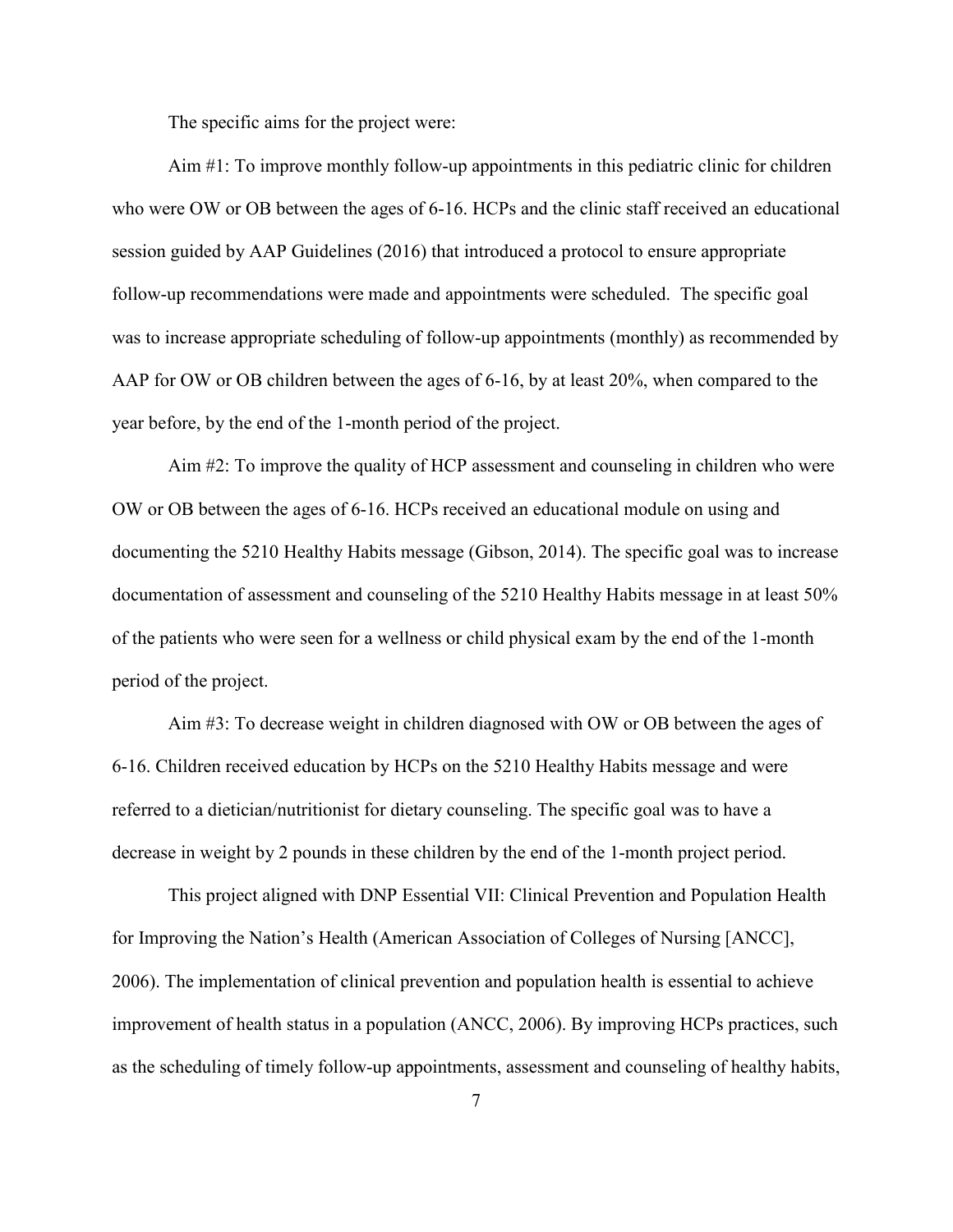and increased added support, such as a dietician referral, HCPs are able to closely monitor patients and provide additional support to prevent obesity related complications.

#### **Guiding Frameworks**

The Plan-Do-Study-Act (PDSA) was introduced in the 1920's by Walter Shewhart as a four-step model used to carry out change (National Health Services Improvement, n.d), and served as an overarching guide for this QI project. This project was the first PDSA cycle for this planned improvement in pediatric provider child obesity management practices. The PDSA model is cyclical, allowing for several cycles of improvement. It can be repeated again and again for continuous improvement.

Kurt Lewin's Change Theory is a three-stage model of change consisting of three stages, unfreezing - change - refreezing (Nursing Theory, 2016). Lewin's Change Theory helped to more specifically guide the steps taken in this QI project because it recognizes the need to change an old practice pattern of unhealthy weight recognition and referral (unfreeze stage), established a positive change of adding structured counseling, provision of educational resources and a plan for follow-up (change stage), and then assessed whether that change was successful. If the change was successful, then it would continue to be implemented (refreezing stage). If not, "unfreezing" is applied again, until ready to "refreeze."

 The Chronic Care Model (CCM) by Ed Wagner supports evidence-based health care system changes that meet the needs of individuals with chronic disease (Stellefson, et al., 2013). This model provided a theoretical framework that addressed chronic health conditions through a QI approach which included provider decision support, clinical information systems (CIS), selfmanagement support, and health care delivery system design, all in the context of the health care system and community resources (Cygan, et al., 2018). Several of the elements in the CCM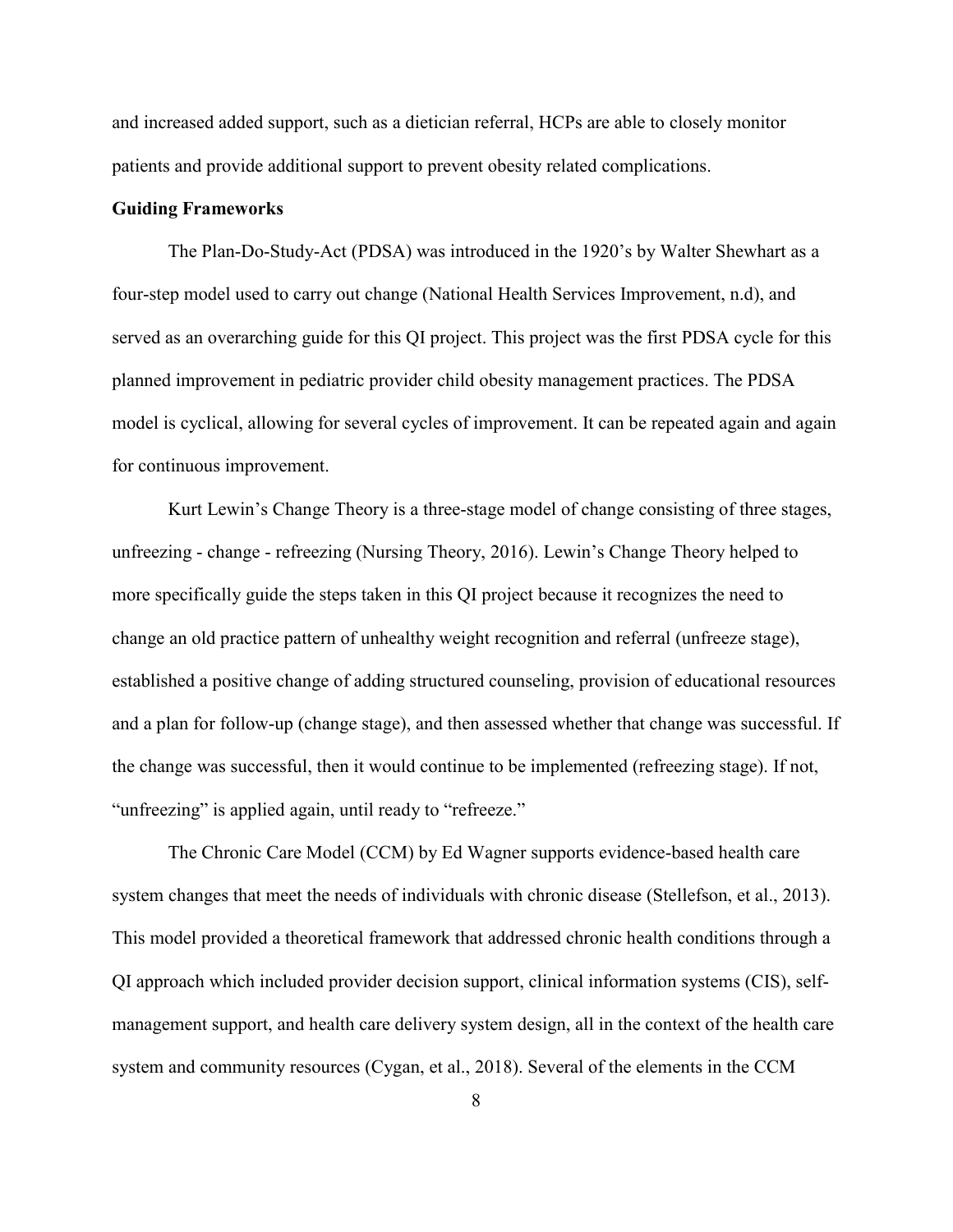helped to explain the actions taken in this project. For example, the provider decision support element explained how educating HCPs on AAP recommendations improved the HCP's preparation and ability to proactively communicate with the patient. The health care delivery system element explained how scheduling routine follow-up appointments by the system improved interactions between patient and provider and improved outcomes.

#### **METHODS**

#### **Ethical Issues**

This project plan was reviewed by the Texas A&M University-Corpus Christi Institutional Review Board (IRB) for project classification and received a determination of "Not Human Subjects Research" and permission to proceed as a quality improvement (QI) project. (See Appendix A). Personal Health Information (PHI) was collected for project purposes only following execution by the Project Director (PD) of a HIPAA Confidentiality Agreement from the facility. A letter of support was provided by the clinic office manager and owner/pediatrician agreeing to fully support the project and acknowledging collection of PHI for project purposes only. (See Appendix B.)

#### **Project Design**

This QI project was a provider protocol initiative, using a before and after design. The project included an educational session to educate HCPs on clinical recommendations with an emphasis on follow-up appointments and healthy habits counseling, to manage children with OW or OB. Educational sessions and tools that focus on child obesity guidelines have shown to improve routine screening and identification of OW and OB (Dennison, et al., 2009; Dera-de Bie, et al., 2016). During the organizational assessment, we learned providers were not closely following the latest clinical practice guidelines to guide their practice in managing children who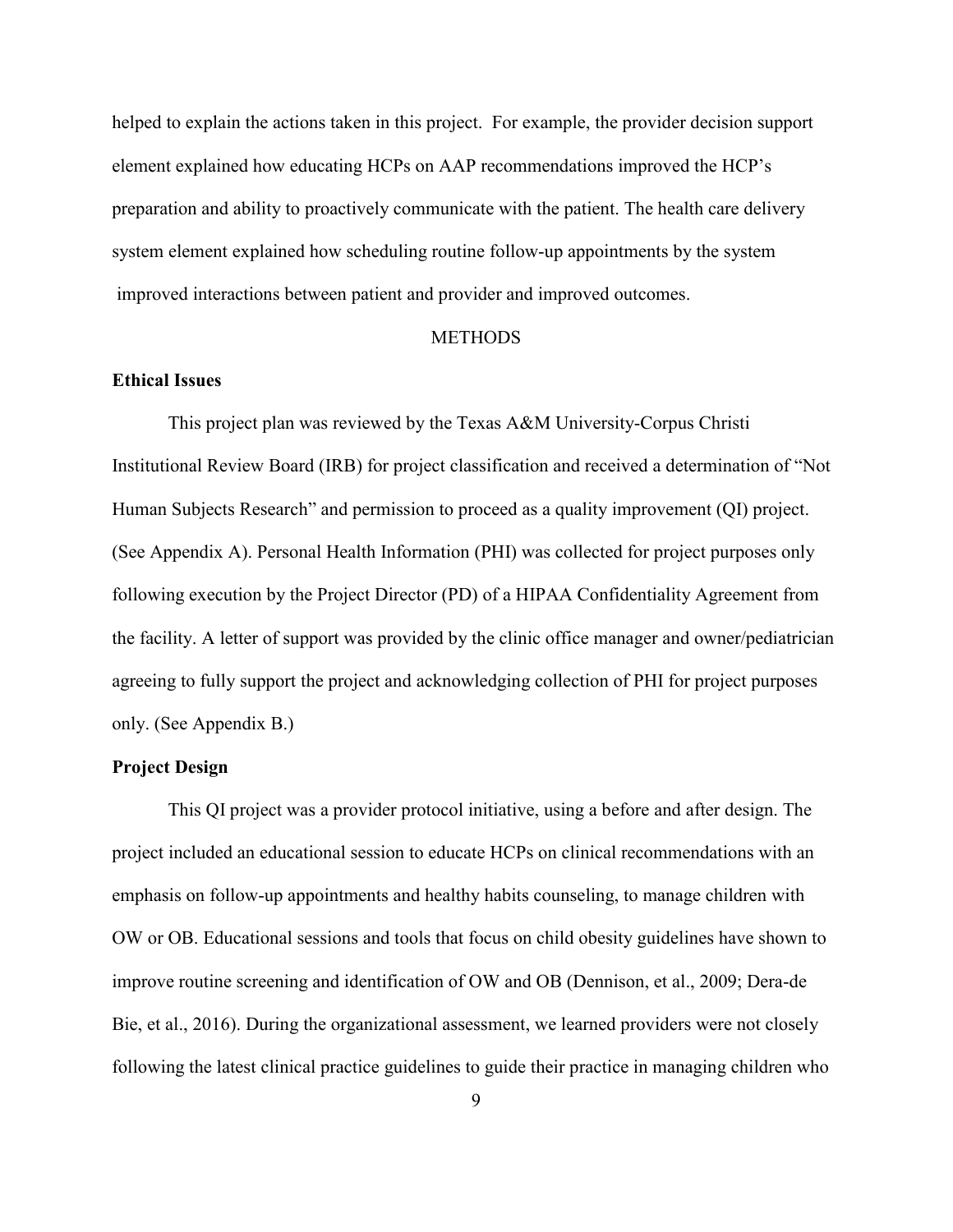were OW and OB. They were, however, very concerned with child obesity, especially within the Hispanic culture. Thus, this project focused on providing an educational intervention guided by the latest AAP recommendations to improve management of children with obesity in this pediatric primary care clinic.

Initially one of the main concerns for the success of the project was possible lack of participation by HCPs, due to lack of time. However, all HCP's were willing to make the necessary changes to not only improve their practice but also to improve outcomes for their patients. Unfortunately, the timing of this project in this very busy practice coincided with the COVID-19 pandemic, which resulted in many unplanned and unanticipated setbacks.

#### **Intervention**

Participants were included in the project if they were providers (physician, NP, or PA) in the South Texas clinic where the project was conducted and provided care to children between the ages of 6-16. During project implementation the clinic had a total of five providers, including one pediatrician, three nurse practitioners, and one physician assistant. HCPs attended a 30 minute educational session, provided by the PD, guided by AAP recommendations and algorithm (American Academy of Pediatrics Institute for Healthy Childhood Weight, 2016). The educational session was provided via a PowerPoint presentation. HCPs received a copy of the presentation, the AAP algorithm, and the 5210 Healthy Habits Questionnaire (Main Health, 2019). The sessions were scheduled twice during the week with two providers attending at a time. During this week the lead MA was educated by the PD and provided with written guidelines on how to properly weigh and measure height in 6-16-year-old children, as recommended by the CDC. The MA educated and provided a copy of the guidelines to the rest of the MA team. Laminated posters with the *5210* Healthy Habits message were placed in each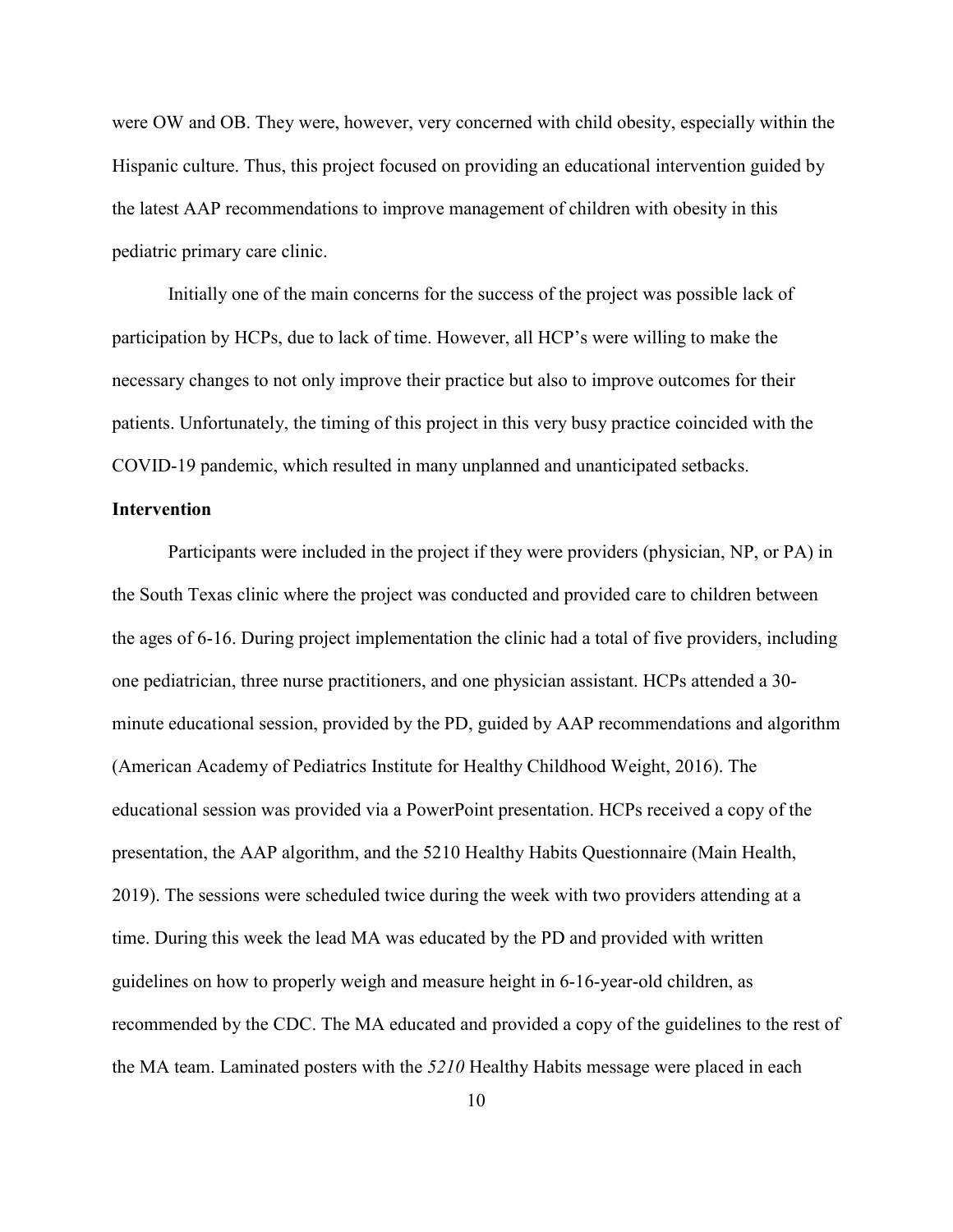patient room and in the triage area. Laminated growth charts were also placed in patients' rooms to assist providers with counseling sessions. Each room had a manila folder with the 5210 Healthy Habits message that was given to each patient (and parent) who was scheduled for a wellness exam or a child physical exam.

The *Let's Go! 5210* program is a nationally recognized childhood obesity prevention program designed to increase healthy eating and active living in children (Gibson, 2014). The program uses evidence-based strategies to improve healthy eating habits and physical activity in children (Main Health, 2019). The *5210* program encourages consumption of at least five servings of fruits and vegetables daily, limiting screen time to two hours or less each day, at least one hour of physical activity daily, and avoiding sugar sweetened beverages and replacing them with water or low-fat milk (Gibson, 2014*).*

The week following the provider and staff educational sessions, implementation of the new changes for eligible patients began. The following protocol was to be followed by the clinic:

- 1) MA's administered the 5210 Questionnaire to all children or parents, as applicable, aged 2-16 years old scheduled for a wellness exam or physical exam. The questionnaire was provided in Spanish and English.
- 2) The *5210* questionnaires were then to be reviewed and discussed with the patient and family by the HCP. HCPs were then responsible for explaining the *5210* Healthy Habits message.
- 3) HCPs were instructed to use the laminated BMI growth charts or the EHR growth chart to educate and plot the child's BMI percentiles.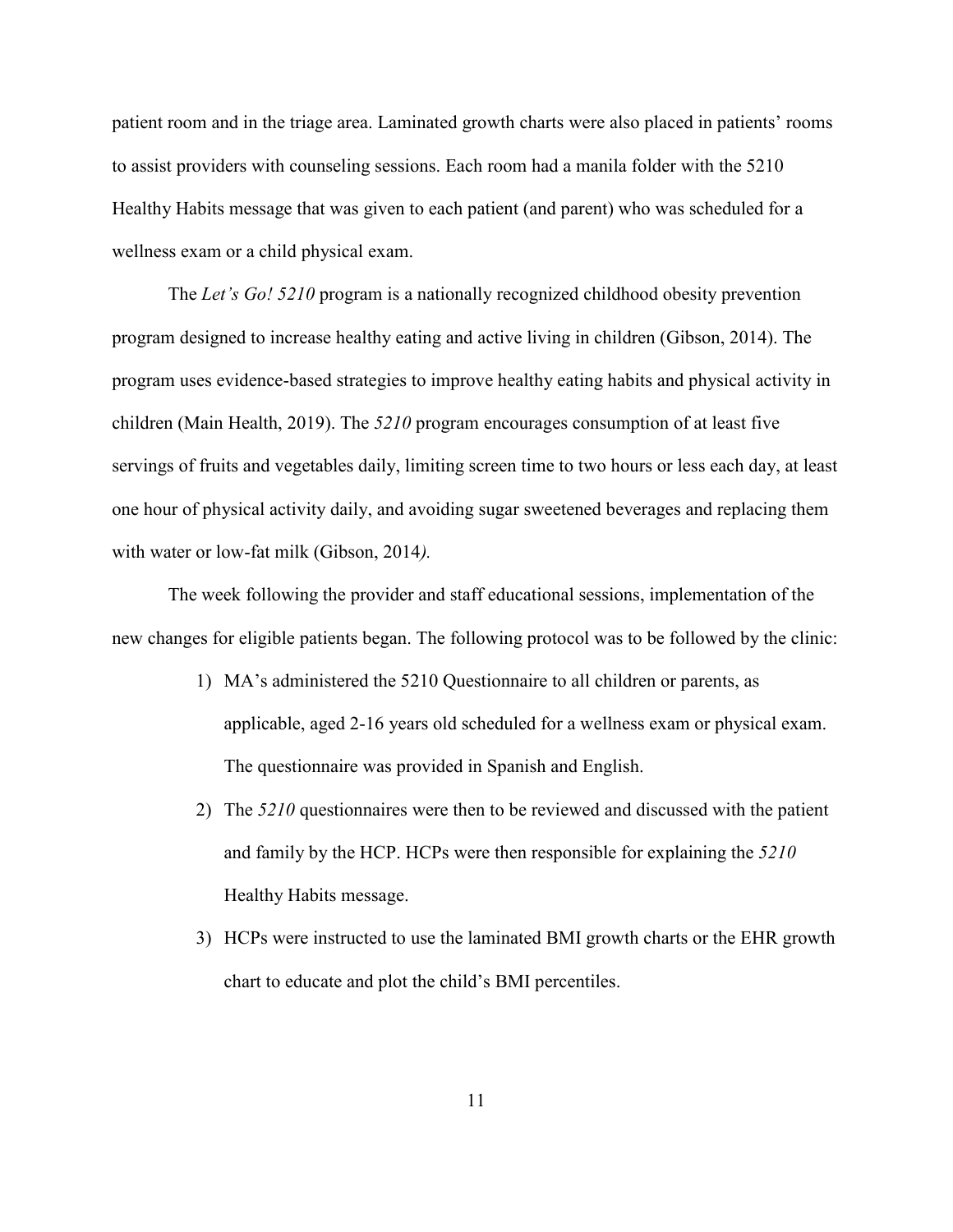- 4) A small strip of paper with the colorful *5210* Healthy Habits message was to be given to the patient during the patient provider encounter. See Appendix C for an example of the strip of paper that was provided to each patient.
- 5) Any patient with a BMI at or above the  $85<sup>th</sup>$  percentile was to be referred to a dietician and order a one month follow up. The one-month follow-up allowed for the HCP to address any overweight and obesity related issues, review the dietician's consult note or ensure the appointment was scheduled, evaluate weight loss progress, and reinforce healthy habits.
- 6) The appointment was then to be scheduled in the EHR by the front desk staff.
- 7) Reminders on new documentation and referral procedures were placed in the HCPs office bulletin board.
- 8) The front desk staff was responsible for making phone call reminders the day before the patient was scheduled for their follow up appointment.
- 9) The dietician's office was responsible for making phone call reminders the day before the patient was scheduled for their dietary consult.
- 10) The PD was to verify patient attendance at the follow-up visits and reschedule patients who missed appointments.

Unfortunately, due to the COVID-19 pandemic, multiple changes occurred, and the full protocol was not consistently instituted. The initial 3-month project plan was decreased to one month due to the local government issuing a shelter in place order for the county to slow the spread of the pandemic. Although the clinic remained open, fewer patients were seen and the PD, being non-essential to the clinic, was unable to collect data weekly as previously planned and to provide HCPs and staff with verbal reminders to follow the protocol. The dietician's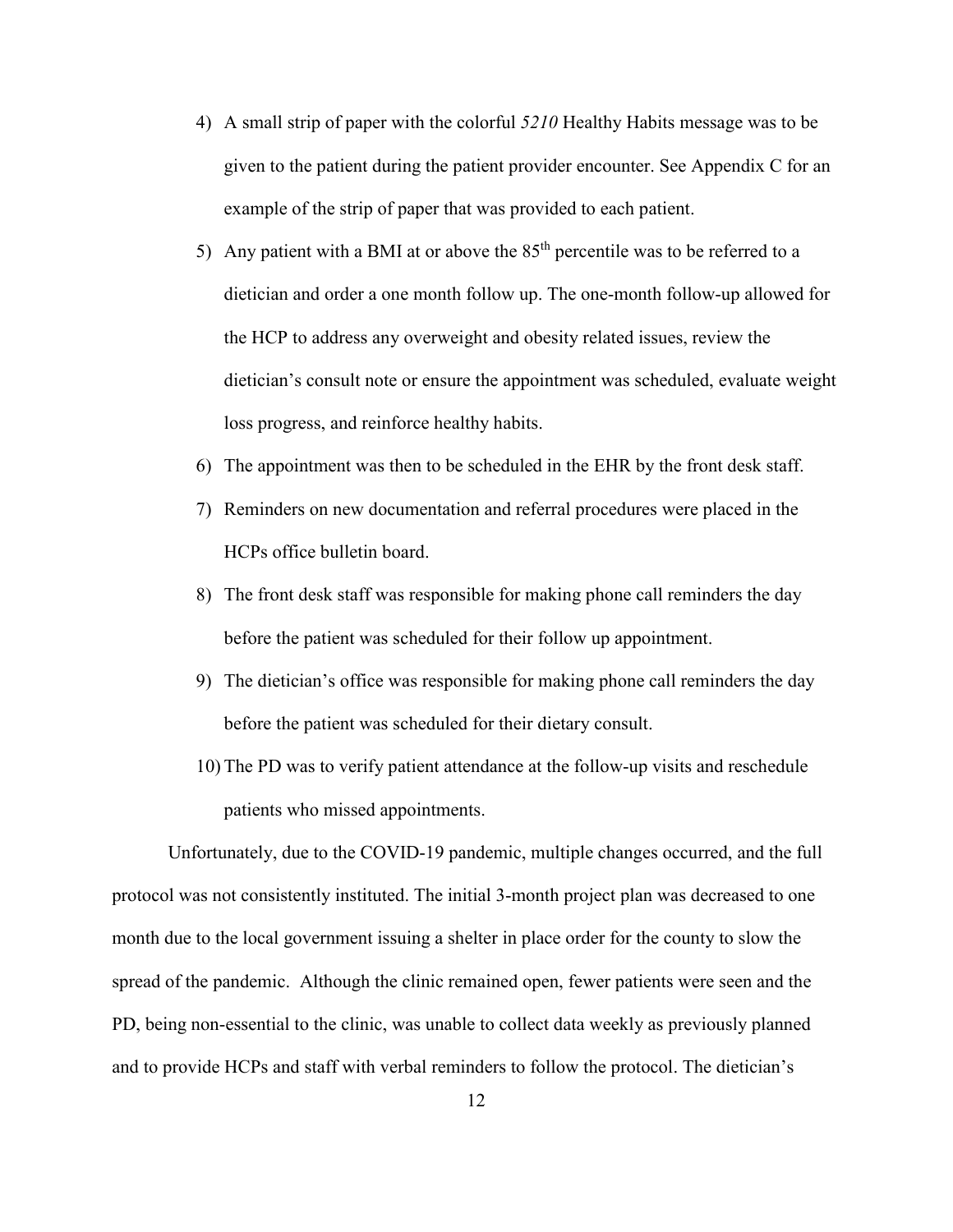office was also closed temporarily, delaying the scheduling of referral appointments. Patient census dropped dramatically, and HCPs understandably prioritized current pandemic issues over implementation of a new obesity management protocol.

During the month of March 2020, prior to the "stay at home" order, MAs provided eligible patients seen for a wellness exam or a child physical exam with a *5210* Healthy Habits Questionnaire. The BMI was then automatically calculated by the EHR. The HCP's were responsible for reviewing the *5210* Healthy Habits Questionnaire responses (assessing behaviors), reviewing the patient's chart, providing healthy behavior counseling using the 5210 Healthy Habits message, identifying weight classification, referring any child between 6-16 years of age to a dietician with a BMI at or about 85<sup>th</sup> percentile, ordering a one-month followup, and documenting assessment and counseling of the 5210 Healthy Habits. The front desk personnel were responsible for scheduling the one-month follow-up appointment, sending the dietician referral, prior authorizations, and making appointment reminders by phone. The PD was responsible for ensuring the patient was scheduled with the dietician and tracking patients who were referred. Please see a timeline in Appendix D for a visual diagram of the estimated time it took to conduct each part of this project, from collection of organizational assessment data to dissemination of results.

#### **Data Collection**

A retrospective chart review of all eligible patients seen March 2019 to May 2019, the same time frame of the project, but a year earlier, had been planned. Due to COVID-19 restrictions, only data from the month of March 2019 was collected for the retrospective review because the project was only implemented in March 2020 and the PD was not allowed in the clinic to collect data or oversee implementation of the project in April due to the shelter in place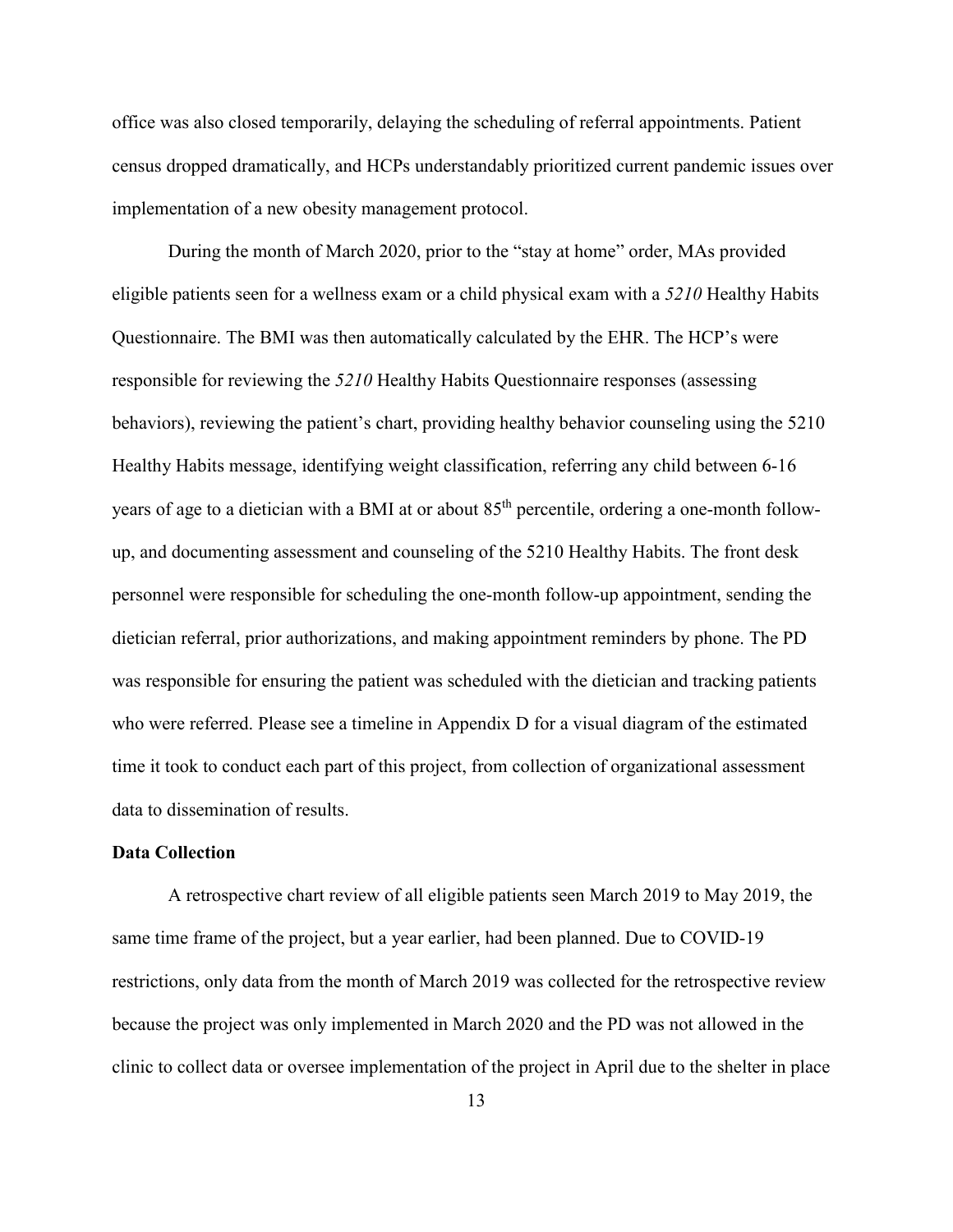order. The PD was allowed to collect data from March 2019 and March 2020 during March, before the "shelter in place" order, and sporadically in May 2020. A year before project implementation, the clinic had a total of four providers, which included, one pediatrician, two nurse practitioners, and one physician assistant. Charts from March 2019 were reviewed for patient demographics including gender, ethnicity, date of birth, health insurance information, height, weight, BMI, and BMI percentile. Provider management information collected included: HCP's name (alphanumeric code) and whether there was documentation of assessment and counseling of 5210 Healthy Habits, follow-up appointments ordered, when follow-ups were ordered, dietician referral, and presence of a dietician's consult note in the patient's chart. The same information was collected for eligible patients seen in March 2020 prior to the shelter in place order. All data was collected by the PD. Initially data was collected in a notebook kept in a locked file cabinet in the PD's home office and then transferred to SPSS, using only deidentified data. Data will be kept for three years and then shredded.

#### **Measurement Tools**

The CDC weight status categories based on age, gender and BMI percentiles were formulated through expert committee recommendations (CDC, 2020). The BMI does not measure body fat directly, but much research has shown BMI to be associated with more direct measures of body fat such as, skin fold thickness measurements, dual energy x-ray absorptiometry (DXA), and others (CDC, 2018a). BMI for age at greater than or equal to the  $95<sup>th</sup>$ BMI percentile has moderately high (70%-80%) sensitivity and positive predictive value, along with high specificity (95%) for identifying children with excess body fat (Freeman & Bettylou, 2009). The CDC BMI calculator (CDC, 2019a) was used to calculate BMI percentiles and to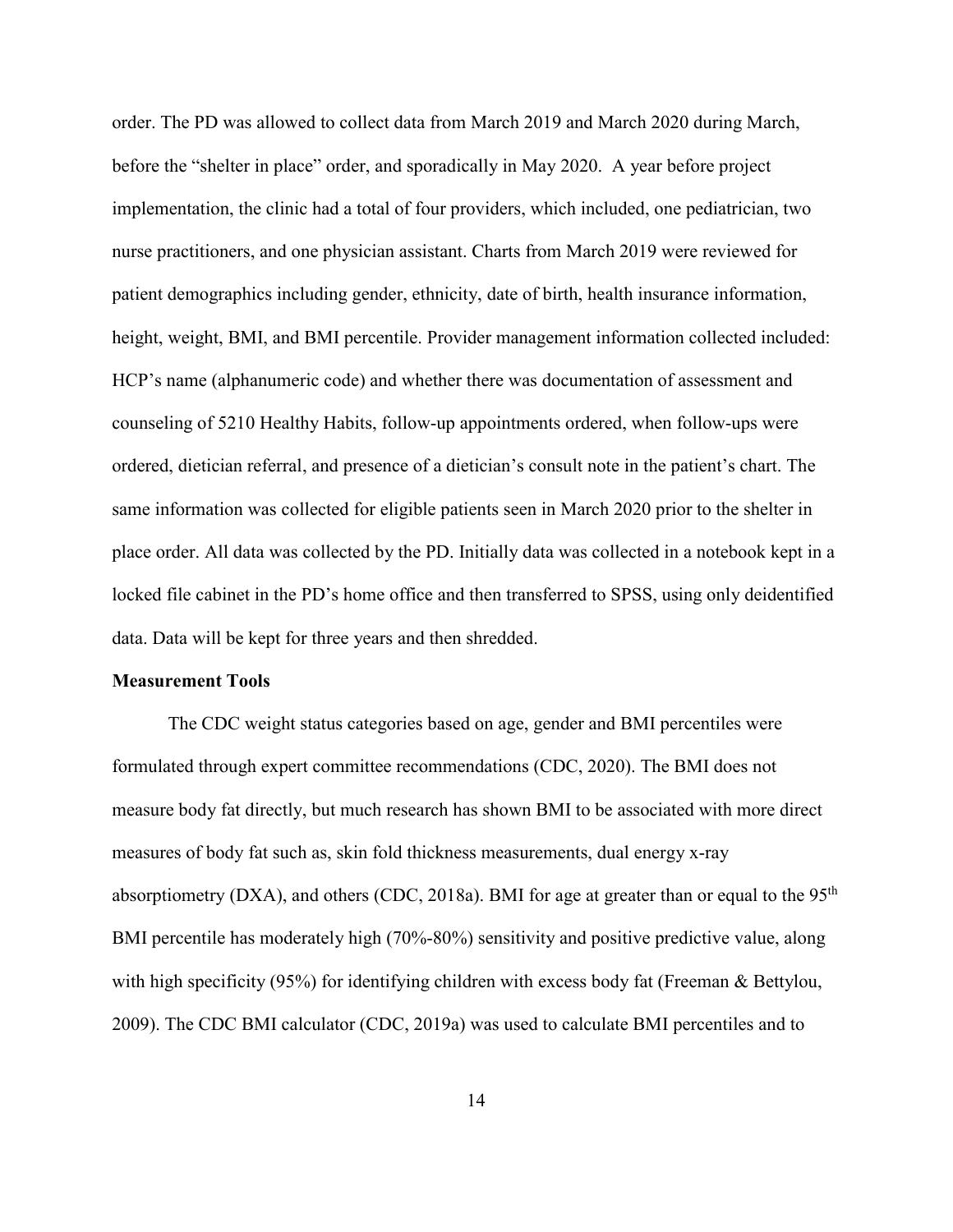identify possible differences in calculations between the EHR and the CDC calculations. There were no significant differences in calculations noted.

 Follow-up appointment, scheduled visits with the dietician and dietician consult notes data were collected from the EHR. Follow up appointments and referral to the dietician appointments were found in the patient's progress note in the EHR. All dietician consults notes were to be placed in each patient's chart under dietary notes. This format allowed for easy access to all HCPs and front desk staff.

 The *5210* Healthy Habits Questionnaire (Main Health, 2019) was a survey that was provided in Spanish or English for a child and/or their caregiver that helped to identify their current healthy habits. If the child was able to read and write the questionnaire was given to child instead of the caregiver. The 5210 Healthy Habits Questionnaire is based on the "5210 *Let's Go!"* message developed by Main Health (Main Health, 2019). The questionnaire helps HCPs to access children's current healthy habits. No actual reliability statistics for this measure have been gathered because the tool has several qualitative responses; however, this tool has been widely used nationally to screen for and assist in counseling children and parents (Main Health, 2019; Institute for Healthy Childhood Weight, n.d; Gonzalez, et al., 2015). The questionnaire is composed of a total of 10 questions that include fill in the blank answers and yes or no questions. Example of questions included: How many serving of fruits and vegetables does your child eat a day? How many hours a day does your child watch TV/movies or sit and play video/computer game? This questionnaire was used for this QI project to help HCPs assess healthy behaviors and provide guidance with counseling. The questionnaire also assisted patients and parents in learning about healthy habits and hopefully sparked conversation about whether these habits were being followed at home.

15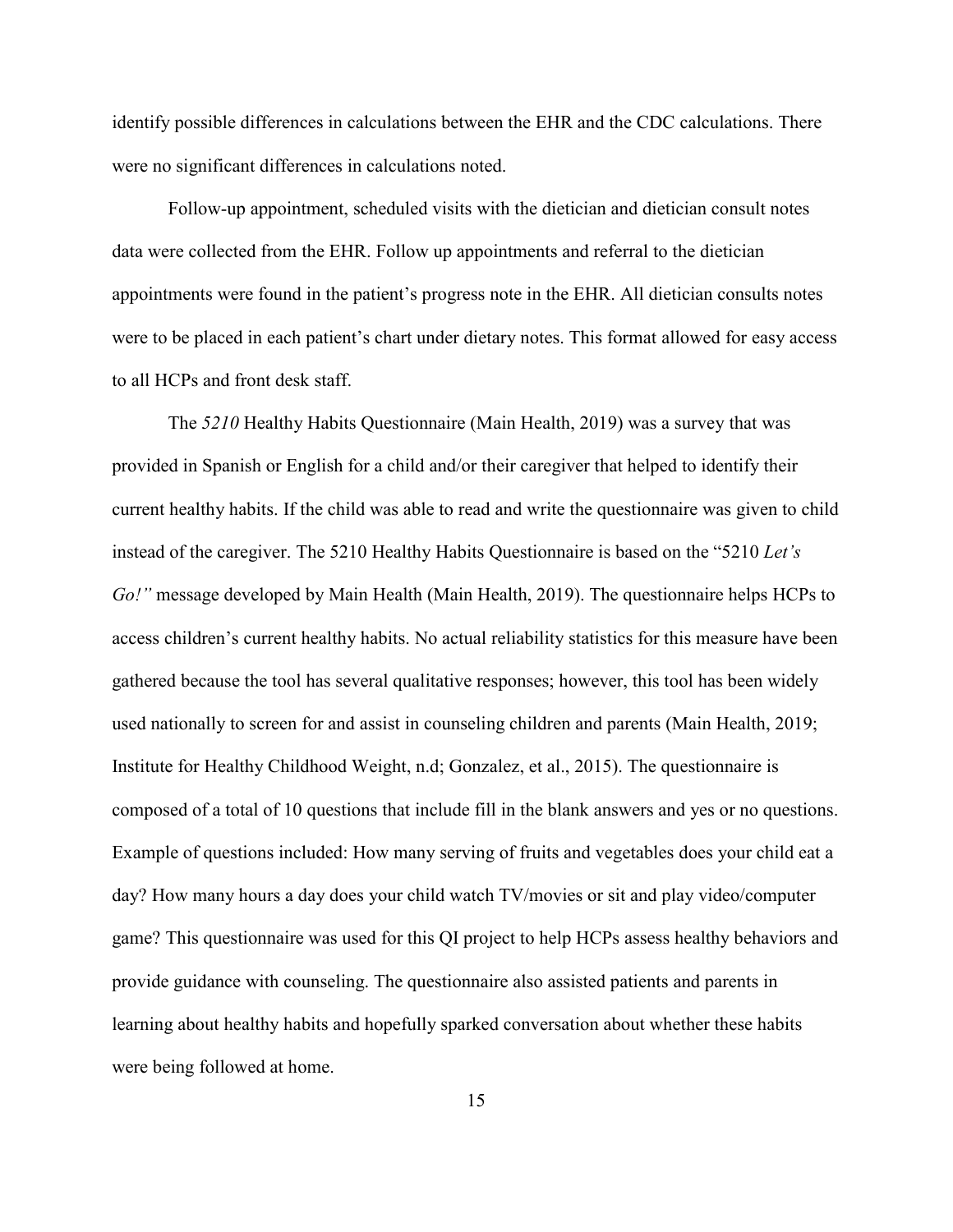#### **Data Analysis**

Descriptive statistics were used to describe patient demographic information such as age of the child, BMI, BMI percentile, gender, height, weight, ethnicity, and insurance information. To analyze whether monthly follow-up appointments were scheduled for children who were OW or OB, we used descriptive statistics to determine the percentage of children referred for a monthly follow-up during the months of March 2019 and March 2020. We compared these percentages to determine if a 20% improvement was achieved. To determine whether the quality of HCP assessment and counseling had improved by 50%, the PD reviewed charts using the EHR from both March 2019 and March 2020, noting whether there was documentation the 5210 message had been used to guide assessment and counseling, whether follow-ups had been ordered and when they were scheduled, and if a dietitian consult had been ordered and scheduled. Descriptive statistics were used compare percentages of each of these items from 2019 to 2020.

The third aim of the project was to see at least a two-pound decrease in the weight of the children from their initial visit to their three-month follow-up visit. Due to the pandemic, we were unable to follow children to their three-month visit, so this assessment will need to be carried out by the clinic in the next PDSA cycle of the project.

#### RESULTS

For March 2019 there was 193 patients and for March 2020 135 patients who were between the ages of 6-16 that were seen for either a wellness or physical exam. In March 2020, the average age group was 10, average weight was 99 pounds, 41% were males, 60% were females, 96% were Hispanic/Latino, and 67% were on Medicaid/CHIP. Although there were no major changes in patient demographic information when comparing March 2019 to March 2020,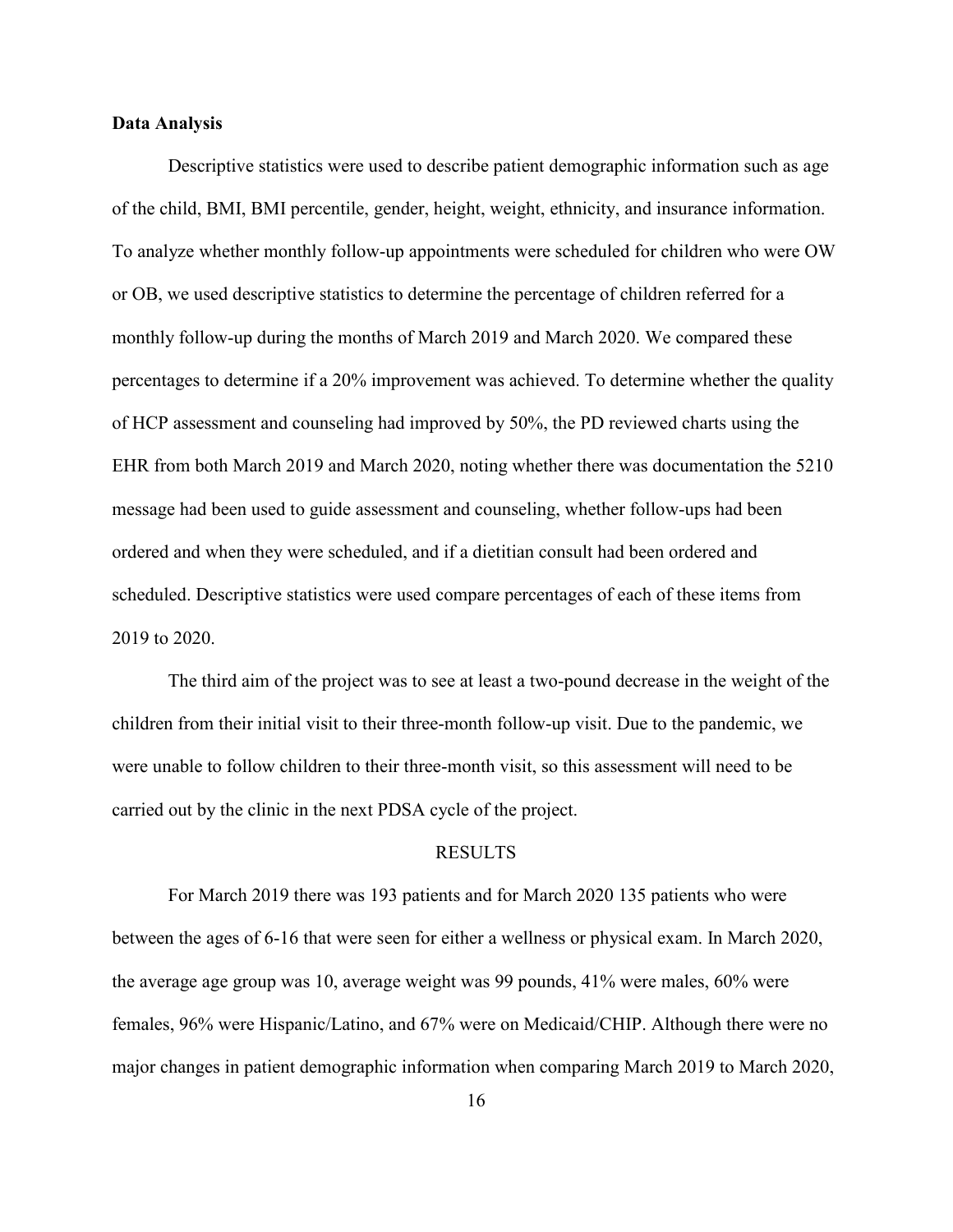in March 2019 there were more male patients than female patients. Please see Table 1 for a summary of children's demographic characteristics.

## Table 1: Children's Demographic Characteristics

## *Children's Demographic Characteristics*

|                         | 2019             | 2020             | $p$ -level |
|-------------------------|------------------|------------------|------------|
|                         | $(N=193)$        | $(N=135)$        |            |
|                         | Mean $(SD)$ or % | Mean (SD) or $%$ |            |
| Age (years)             | 10.42(3.07)      | 10.48(3.30)      | .84        |
| Height                  | 54.80 (7.22)     | 55.56 (7.34)     | .35        |
| Weight                  | 91.69 (39.96)    | 97.88 (41.24)    | .17        |
| <b>BMI</b>              | 20.36(5.12)      | 21.26 (6.03)     | .15        |
| <b>BMI</b> Percentile   | 68.04 (28.82)    | 73.60 (26.51)    | .07        |
| BMI percentile $> 85\%$ | 40.9             | 46.7             |            |
| Gender                  |                  |                  |            |
| Male                    | 50.8             | 40.7             |            |
| Female                  | 49.2             | 59.3             |            |
| Ethnicity               |                  |                  |            |
| Hispanic/Latino         | 99               | 96.3             |            |
| White/Caucasian         | 0.0              | 0.7              |            |
| African American        | $0.0\,$          | 1.5              |            |
| Asian                   | 0.0              | 0.0              |            |
| Other                   | 0.0              | 1.5              |            |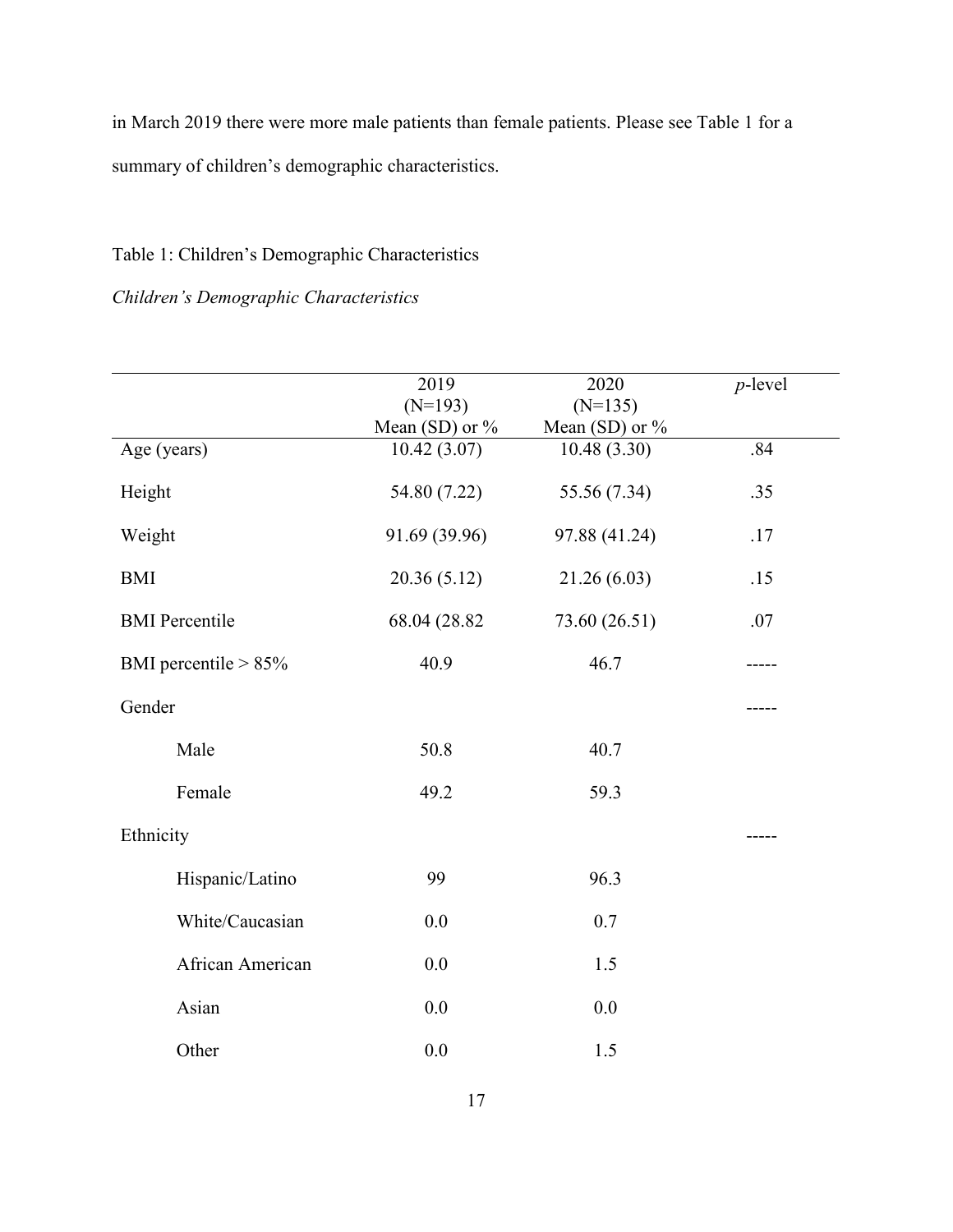| Refused to Report | 2019<br>$(N=193)$<br>Mean (SD) or $\%$<br>1.0 | 2020<br>$(N=135)$<br>Mean (SD) or $\%$<br>0.0 | $p$ -level |
|-------------------|-----------------------------------------------|-----------------------------------------------|------------|
| Health Insurance  |                                               |                                               |            |
| Medicaid/CHIP     | 64.2                                          | 67.4                                          |            |
| Private Insurance | 31.1                                          | 27.4                                          |            |
| Self-Pay          | 4.7                                           | 5.2                                           |            |

Out of the 83 children in March 2019 who had a BMI at or above the 85<sup>th</sup> percentile, 86% had a follow-up appointment ordered and out of 60 children seen in March 2020, 86% also had a follow up appointment ordered. In March 2019, 1% had a follow-up ordered at 4 weeks and 85% had a follow-up ordered at 12 weeks. For March 2020, 3% had a follow-up ordered at 4 weeks and 81% at 12 weeks. Referral to a dietitian was 11% in March 2019 and 18% in March 2020. Unfortunately, due to the current pandemic, COVID-19, the 20% improvement in scheduling monthly follow-up appointments was unable to be reached. During this time, shelter in place was ordered for the county and this caused a decrease in patient census, increased HCPs stress, temporary closure of the dietitian facility, and limited PD time at the clinic to provide frequent reminders. Please see Table 2 and Figure 1 for provider management practices for children with a BMI at or above the 85th percentile.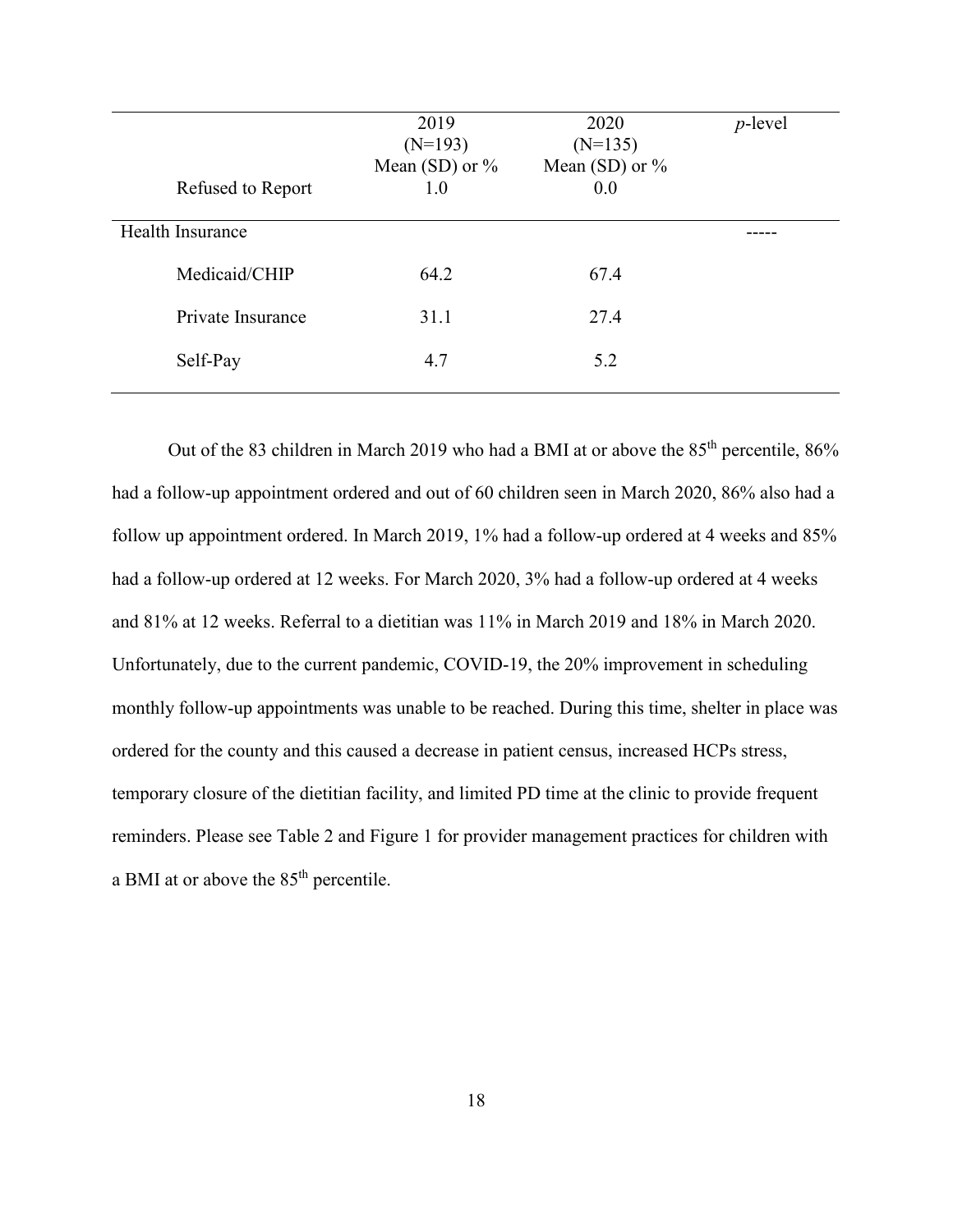# Table 2: Provider Management Practices for Children with BMI Percentile ≥ 85% *Provider Management Practices for Children with BMI Percentile ≥ 85%*

|                           | 2019     | 2020     |
|---------------------------|----------|----------|
|                           | $(N=83)$ | $(N=60)$ |
|                           | $%$ Yes  | $\%$ Yes |
| Follow-up visit ordered   | 86.1     | 85.7     |
| 4-weeks follow-up ordered | 1.3      | 3.2      |
| 12-week follow-up ordered | 84.8     | 81       |
| Referred to dietitian     | 11.4     | 17.5     |
|                           |          |          |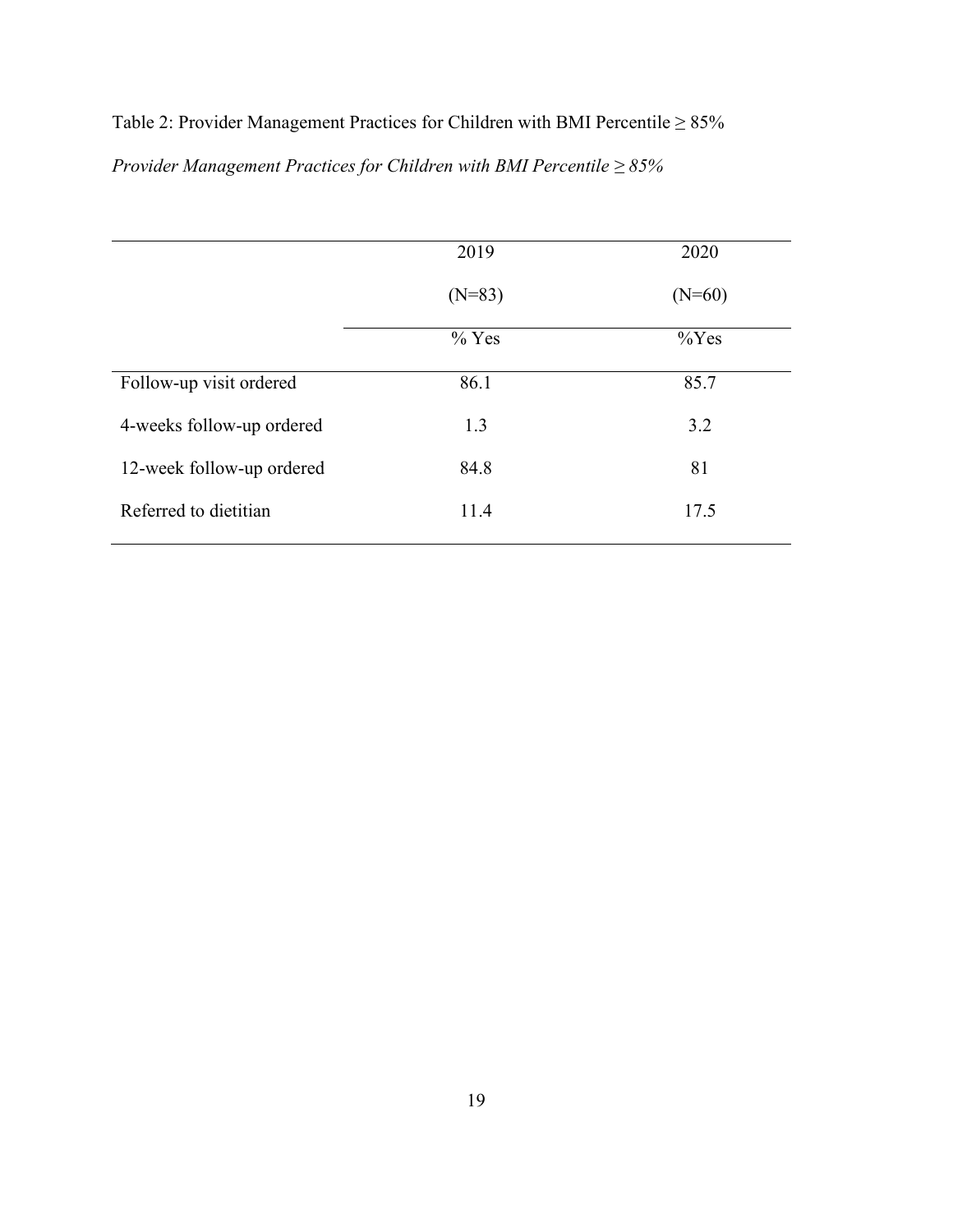

Figure 1: Provider Management Practice for Children with BMI *≥ 85%*

Out of the 193 children between the ages of 6-16 who were seen in March 2019 for a wellness exam or a child physical exam, none of the records reviewed had documentation in the EHR that an assessment was done using the 5210 Healthy Habits questionnaire or a description of a similar type of healthy habits assessment. In March 2020, 25% of the 135 records reviewed included documentation of an assessment of patient consumption of fruits and vegetables, 22% had documentation of assessment of screen time, 19% had documentation on assessment of time spent in physical activity per day, and 17% documented assessing the frequency of sugary drinks per day.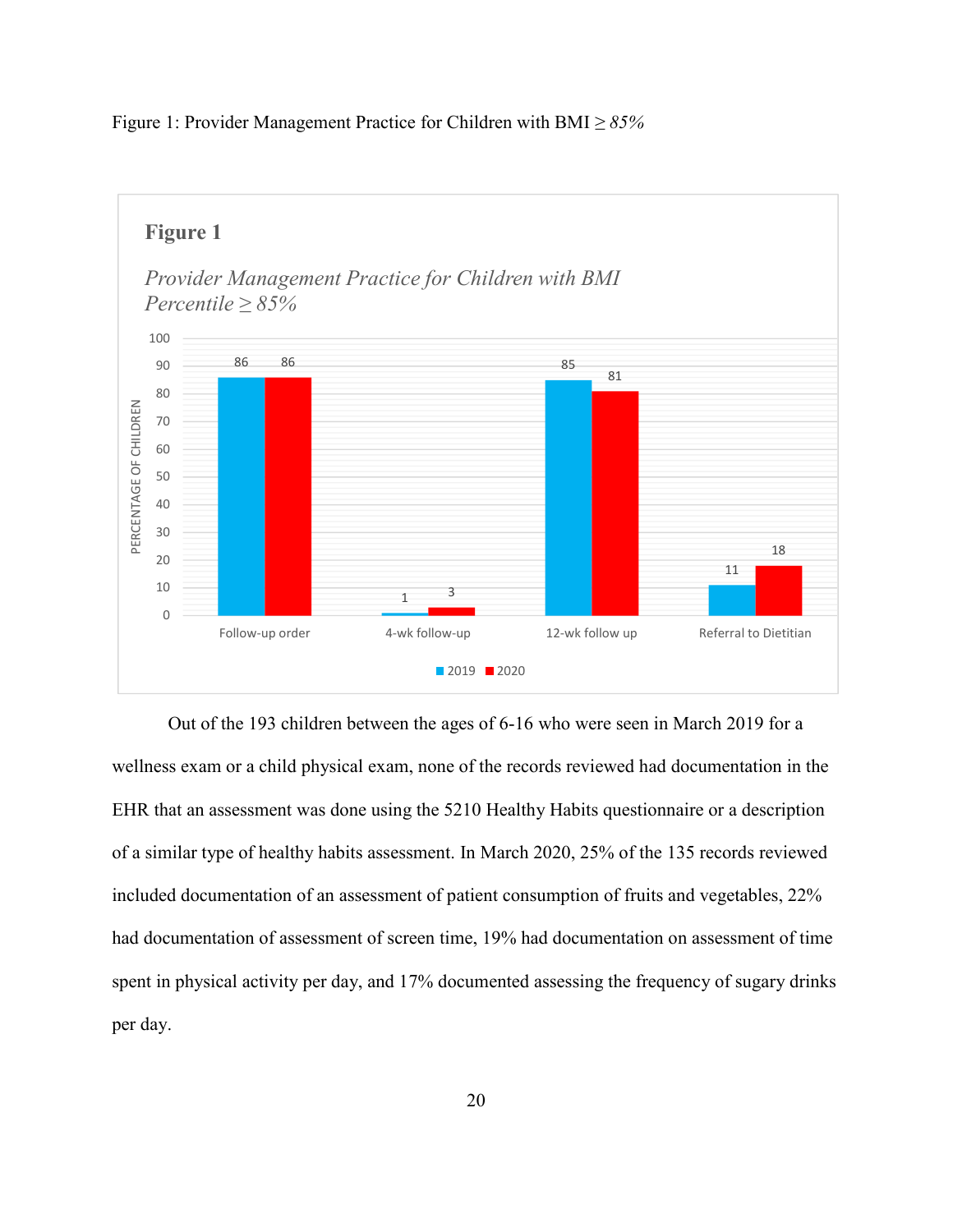In March 2019, 37% of the records reviewed included documentation that counseling was provided recommending consumption of 5 fruits and 5 vegetables daily, 47% included documentation of counseling the parent and child to spend 2 hours or less on-screen time per day, 96% included documentation of the need to engage in at least 1 hour of physical activity, and none of the providers documented counseling regarding omitting all sugary drinks. In 2020, 49% of records included documentation of encouraging parents and children to eat 5 fruits and 5 vegetables daily, 60% documented counseling to limit screen time to less than 2-hours per day, 96% documented discussing the need to engage in at least 1-hour of physical activity per day, and 22% of the records had documentation that parents and children had been counseled to cut out consumption of all sugary drinks. Although the 50% increase in documentation of appropriate assessment and counseling was not reached, there was a clear, clinical improvement noted following the education session and introduction of the new protocol, except in counseling for physical activity. This remained the same. Please see Table 3 and Figures 2 and 3 for a more detailed comparison between both years.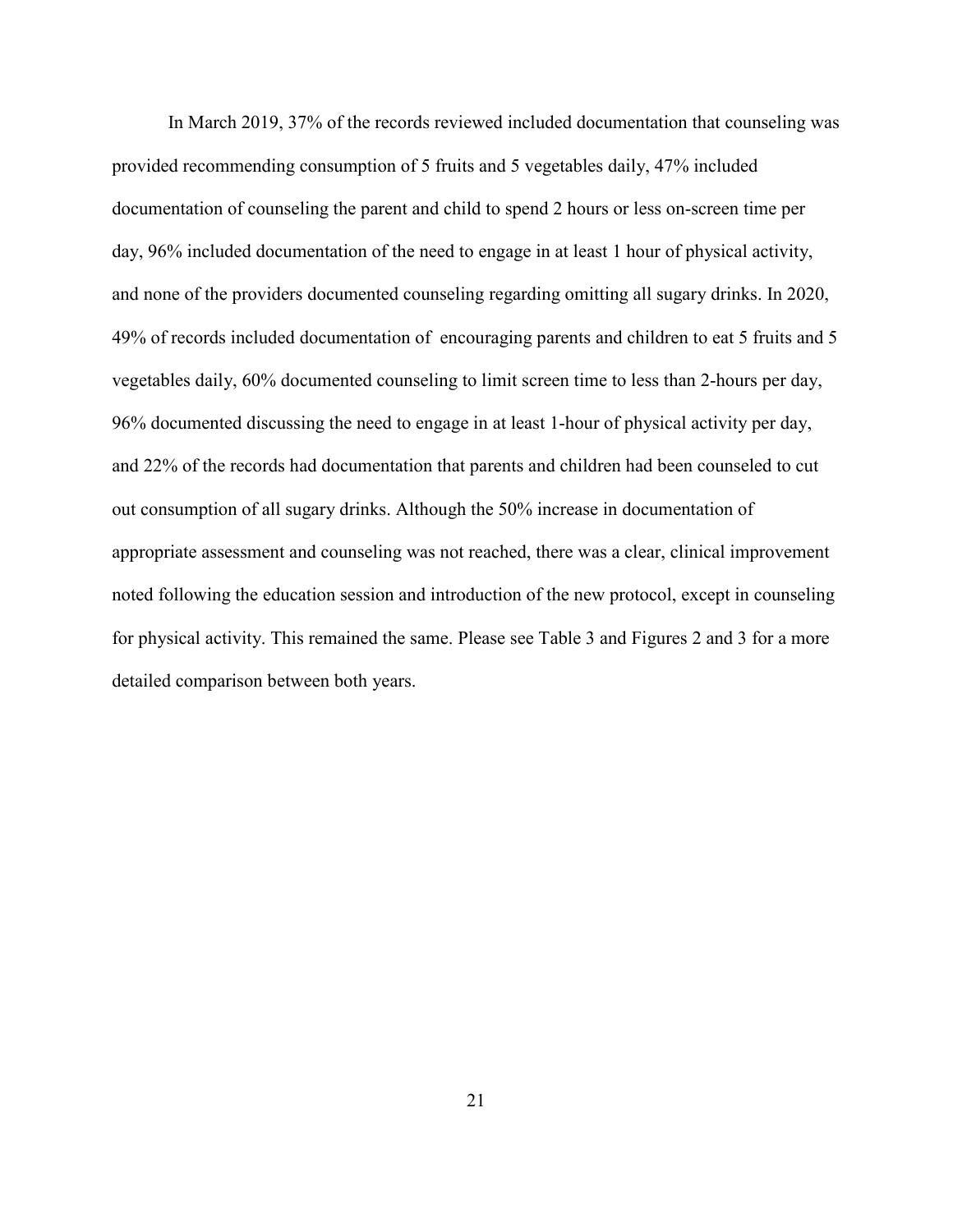Table 3: Provider Documentation of Assessment and Counseling Practices for all Children seen for a Wellness Exam or Child Physical Exam

*Provider Documentation of Assessment and Counseling Practices for all Children seen for a Wellness Exam or Child Physical Exam* 

|                                | 2019             | 2020      |
|--------------------------------|------------------|-----------|
|                                | $(N=193)$        | $(N=135)$ |
|                                | $%$ Yes          | $%$ Yes   |
| Assessment                     |                  |           |
| 5 fruits 5 vegetables          | $\theta$         | 25.2      |
| 2-hours or less of screen time | $\theta$         | 21.5      |
| 1-hour of physical activity    | $\theta$         | 18.5      |
| 0 sugary drinks                | $\overline{0}$   | 17        |
| Counseling                     |                  |           |
| 5 fruits 5 vegetables          | 36.8             | 48.9      |
| 2-hours or less of screen time | 46.6             | 60        |
| 1-hour of physical activity    | 96.4             | 95.6      |
| 0 sugary drinks                | $\boldsymbol{0}$ | 21.5      |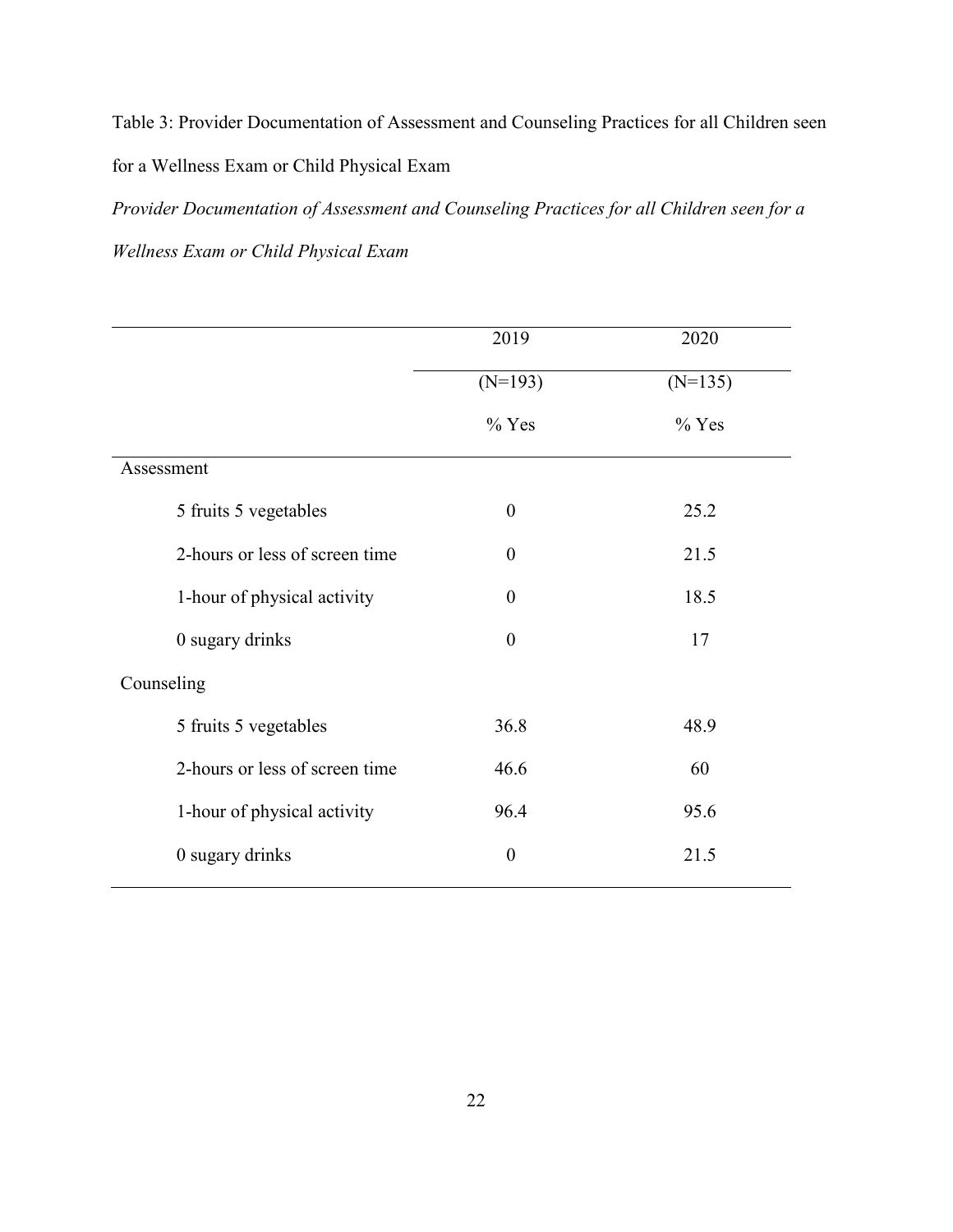Figure 2: Provider Documentation of Assessment Practices for Children seen for a Wellness

Exam or Physical Exam

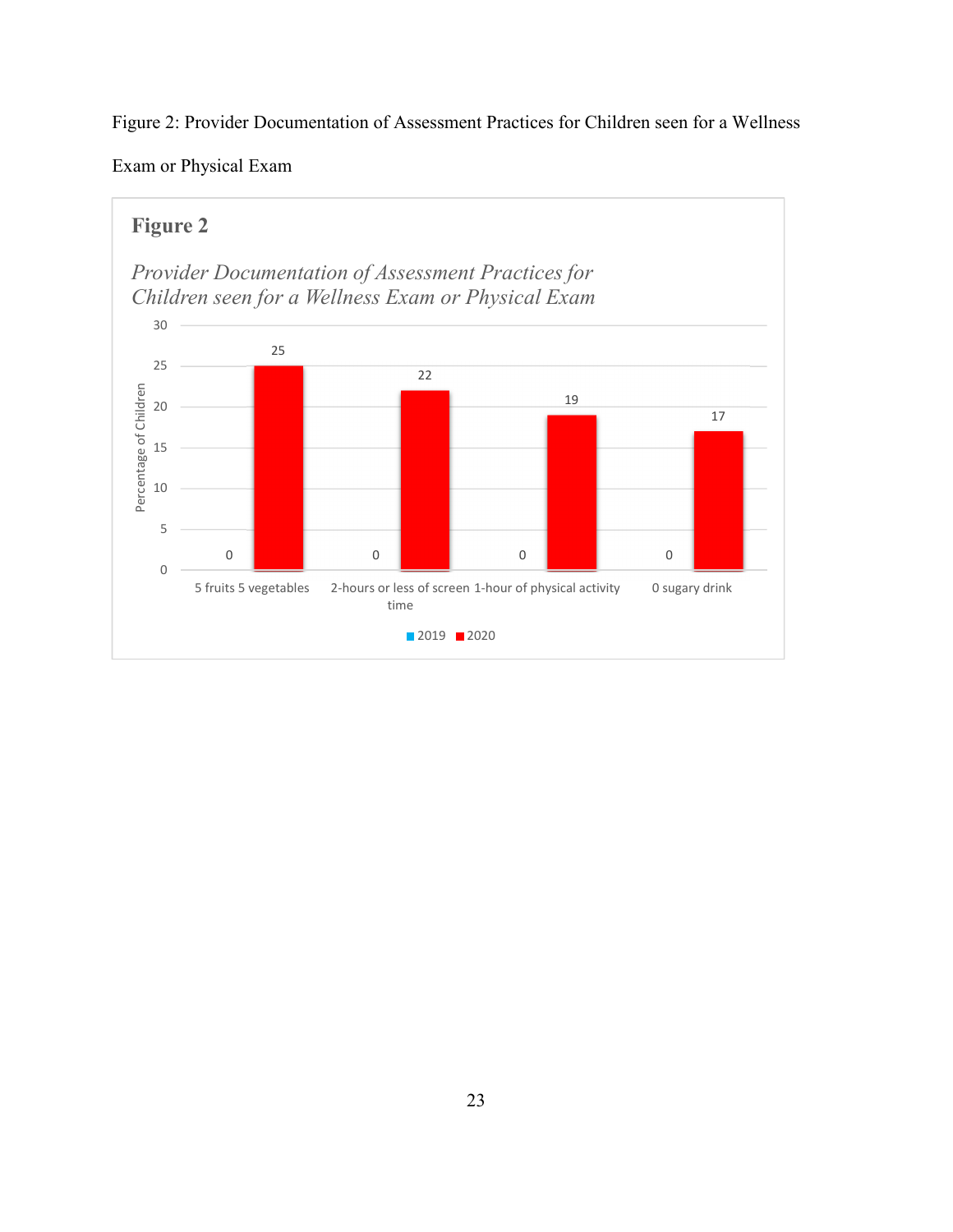





Due to the current pandemic, Aim #3, which was to improve weight measurement by 2 pounds in children diagnosed with OW or OB had to be deferred. During this time, patient census dropped dramatically, and most patients who were seen in the clinic were seen for an acute illness. The number of children scheduled for wellness exams or child physical exams was greatly decreased due to the "shelter in place" order.

#### DISCUSSION

Although the project aims were not fully met, there were improvements noted in provider management practices in only one month. Providers ordered follow-up visits in one month slightly more frequently and referrals to a dietitian increased by 7 percentage points. A thorough assessment of health habits increased from no documentation of assessment to almost 20%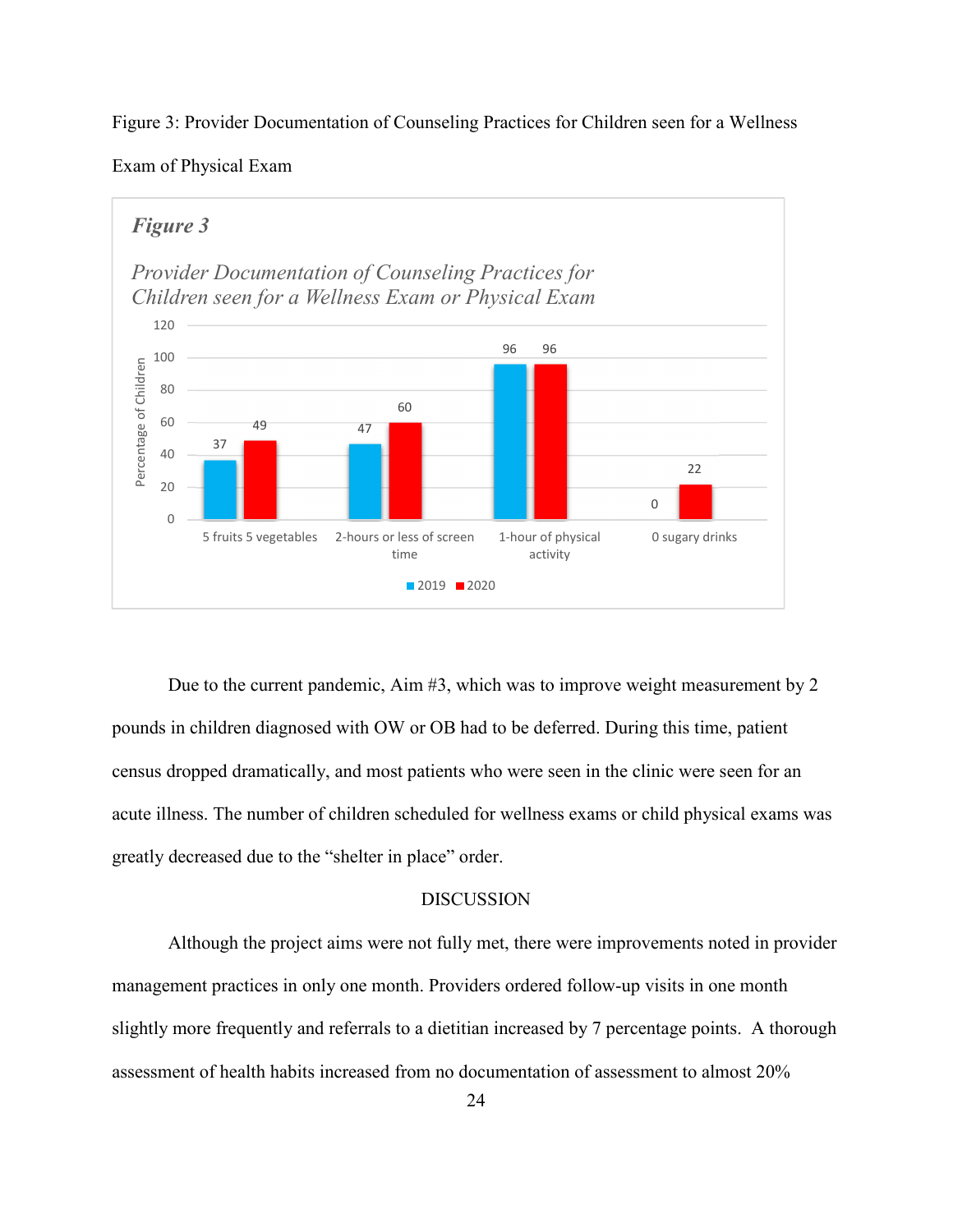across assessment categories and documentation of counseling by HCPs increased by over 10% in March 2020 when compared to March 2019. As noted earlier, due to the inability to continue the project after the pandemic was declared, we were unable to see if these changes resulted in any decrease in the children's weight, as originally planned. Although this QI initiative was only carried out for one month, as much as 25% of the clinic's patients received improved obesity assessment, counseling and follow-up, indicating a substantial improvement in provider practice.

 As we found in our project, the work of others has also shown that educational activities can improve HCP adherence to established pediatric weight management guidelines. A QI project by Cygan et al. (2014) found an improvement in the scheduling of follow up appointments and in diet/physical activity counseling after an educational intervention for HCPs. Their results were not statistically significant but were considered to be clinically important due to the increase in the number of patients who received appropriate follow up care and counseling (Cygan et al., 2014). The study by Dennison et al. (2009) found that mailing an educational toolkit to HCP's can also have a small but positive effect in clinical practice. Results showed an increase in HCP's reporting the use of sex specific BMI for age percentiles to screen for childhood obesity (Dennison et al., 2009). In our study, HCPs follow up order, documentation of assessment and counseling of Healthy Habits, and referrals improved after the educational intervention.

#### **Limitations**

Unfortunately, the COVID-19 pandemic resulted in many limitations for this project. Initially, the project's protocol initiative was planned for a 3-month period. The timeframe had to be decreased to 1 month, due to the "shelter in place" order from the county that caused time constraints and a delay in data collection. Patient census dropped by about 50% and most routine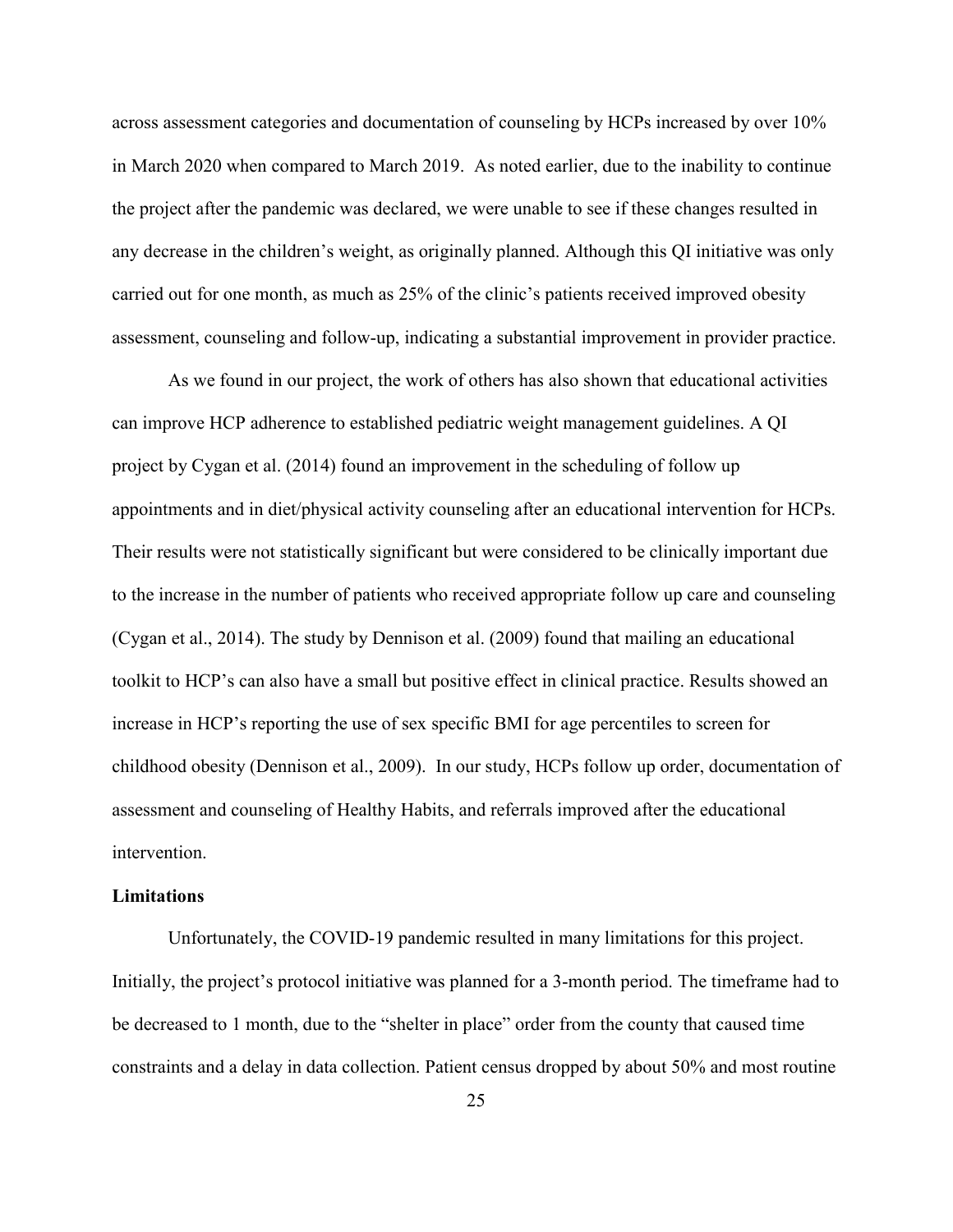wellness or child physical exam visits were canceled or rescheduled, with only acutely ill patients being seen during the second and third months of the planned project. The PD was unable to provide frequent verbal reminders to the providers, reinforcing AAP guidelines as originally planned, which may not have proven fruitful either, as most patients seen in the last two months did not meet the project inclusion criteria. During this time, HCPs were most concerned with staying up to date with current pandemic recommendations and protecting themselves and their patients from illness and COVID-19 complications and were not able to focus on implementing the obesity management practice changes. The dietitian to which the providers referred their OW and OB patients also closed temporarily so patients were not able to schedule appointments. Recommended follow-up visits for weight management were also postponed due to the dangers of the pandemic.

#### **Interpretation**

Kurt Lewin's Change Theory helped to guide the steps taken in this QI project and to provide the direction needed for the project to continue, despite the initial setbacks due to the COVID-19 pandemic. This project accomplished the first Unfreeze stage and Change stage through the initiation of the practice protocol. Unfortunately, due to the pandemic the change implemented was not completely ready to move on to the next stage, which is the refreezing stage. There is still room for improvement and more assessment to determine if this protocol is ready to be implemented as a policy. The second PDSA cycle can focus on ensuring that all children who are diagnosed with OW or OB get referred to the dietician and are scheduled for a 4 week follow up. EHR templates will also need to be modified to a 4 week follow up instead of a 12 week follow up. To increase dietary compliance, caregivers will also need to be informed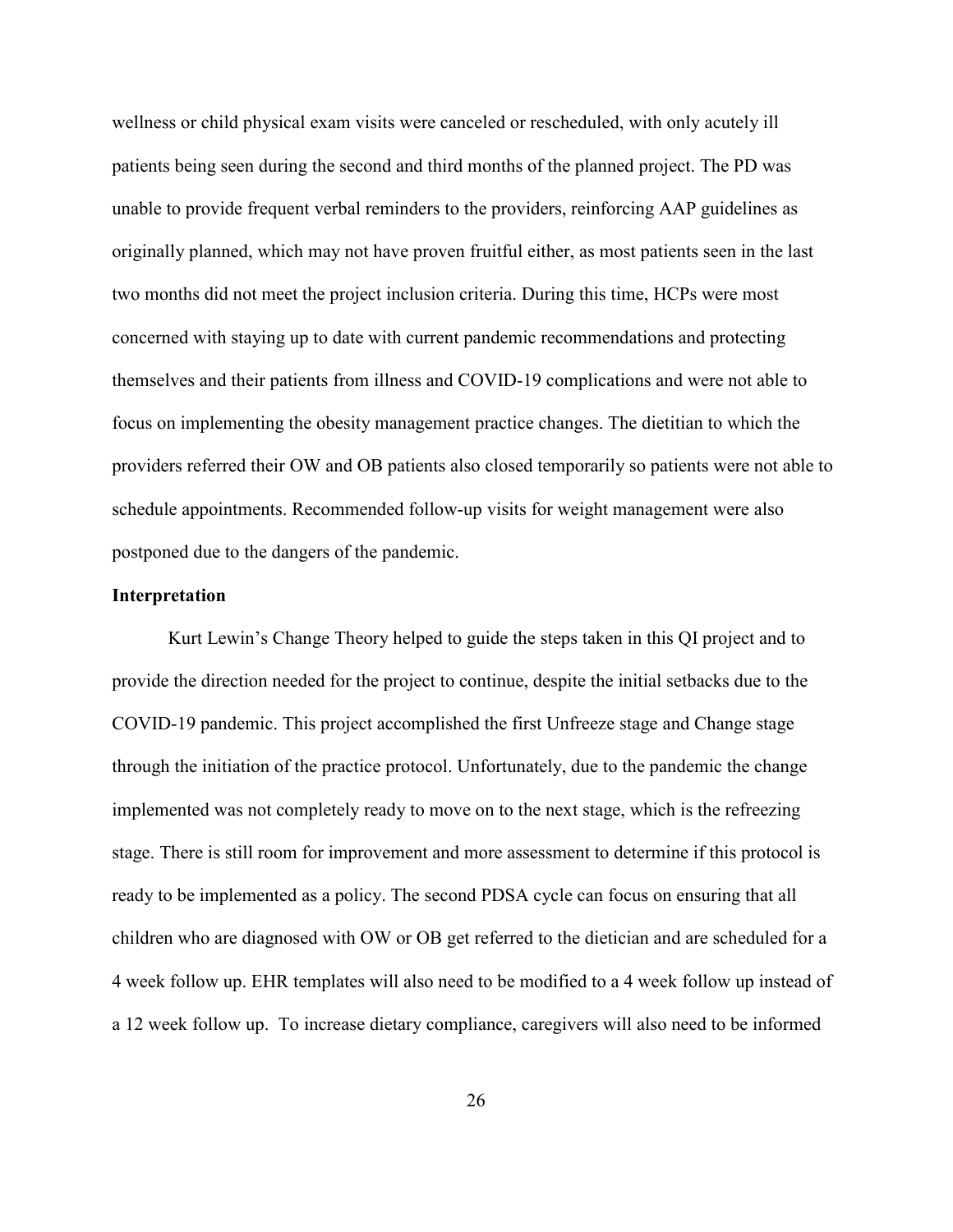that they are able to consult with the dietitian via video conference, given the likely continued constraints of the pandemic, until a vaccine is made available.

#### **CONCLUSION**

Although pediatric obesity management educational interventions for providers have been shown to greatly improve HCP practices and patient outcomes, this quality improvement project was not able to demonstrate the magnitude of expected improvements, due to unforeseen circumstances of the current pandemic. Results were however promising and were trending toward significant positive practice changes. Changes in patient outcomes will continue to be monitored by the practice and have the potential to be positively impacted by practice changes through application of the algorithm-based protocol. One of the major lessons learned from this project was that because we live in a time of significant technological advancements in health care, implementation of an intervention should include options to use telehealth communication should obstacles such as a pandemic or other catastrophic events occur. Primary healthcare must continue. Future research should focus on introducing ways for HCPs to continue to manage children with OW and OB during unusual, unexpected and stressful situations, like a pandemic.

*.*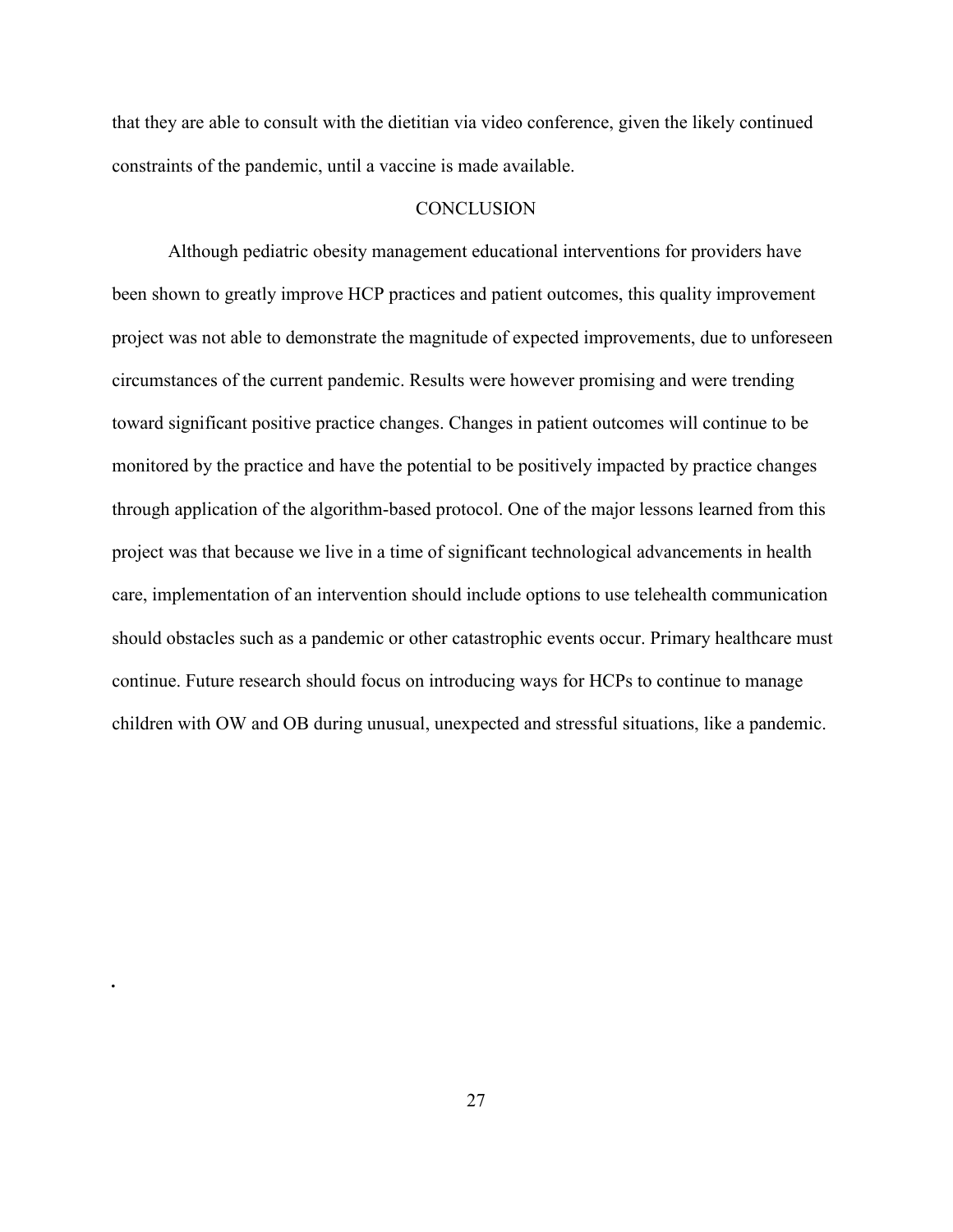#### REFERENCES

American Academy of Pediatrics Institute for Healthy Childhood Weight. (2016). Algorithm for the assessment and management of childhood obesity in patient 2 years and older. Retrieved from

https://ihcw.aap.org/Documents/Assessment%20%20and%20Management%20of%20Chi ldhood%20Obesity%20Algorithm\_FINAL.pdf

American Association of Colleges of Nursing (2006). The essentials of doctoral education or advanced nursing practice. Retrieved from

https://www.aacnnursing.org/Portals/42/Publications/DNPEssentials.pdf

- Blasingame, T. (2017). Addressing child obesity with education. *Journal of Child Obesity, 2*(3), 11. doi:10.2121767/2572-5394.100032
- Busch, A. M., Hubka, A., & Lynch, B. A. (2018). Primary care provider knowledge and practice patterns regarding childhood obesity. *Journal of Pediatric Healthcare*, *32*(6), 557-563. doi:10.1016/j.pedhc.2018.04.020
- Centers for Disease Control and Prevention. (2020). About child & teen BMI. Retrieved from https://www.cdc.gov/healthyweight/assessing/bmi/childrens\_bmi/about\_childrens\_bmi.ht ml
- Centers for Disease Control and Prevention. (2018a). Defining childhood obesity. Retrieved from https://www.cdc.gov/obesity/childhood/defining.html
- Centers for Disease Control and Prevention. (2019a). BMI percentile calculator for child and teen. Retrieved from https://www.cdc.gov/healthyweight/bmi/calculator.html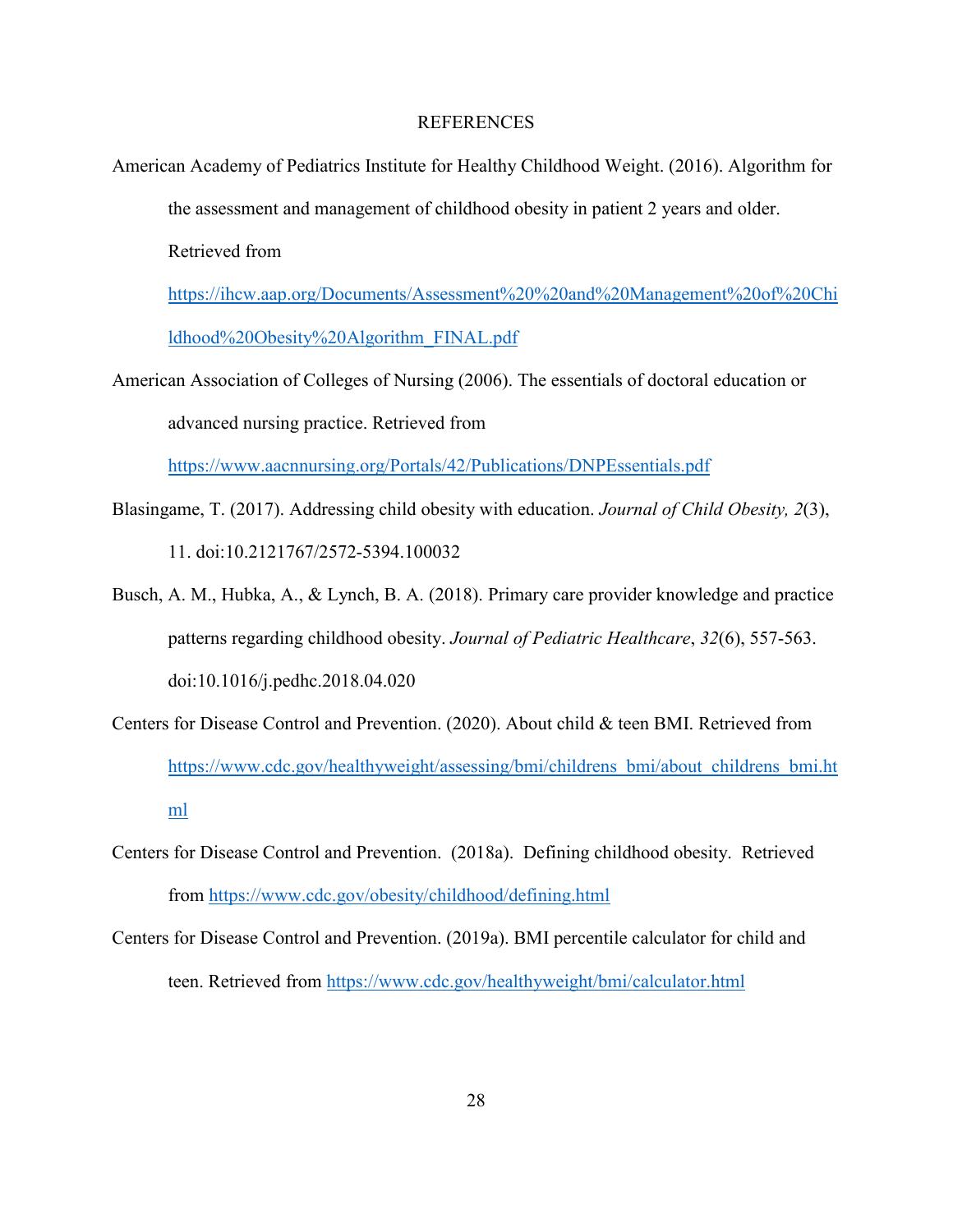- Centers for Disease Control and Prevention. (2019b). Childhood obesity facts. Retrieved from https://www.cdc.gov/obesity/data/childhood.html#Prevalence%20of%20Childhood%20O besity%20in%20the%20United%20States
- Centers for Disease Control and Prevention. (2014). Growth chart training. Retrieved from https://www.cdc.gov/nccdphp/dnpao/growthcharts/training/bmiage/page1.html
- Cygan, H., Baldwin, K., Chehab, L.G., Rodriguez, N. A., & Zenk, S. N. (2014). Six to success: Improving primary care management of pediatric overweight and obesity. *Journal of Pediatric Health Care, 28*(5), 429-437. doi:10.1016/j.pedhc.2014.02.002
- Cygan, H., Reed, M., Lui, K., & Mullen, M. (2018). The Chronic Care Model to improve management of childhood obesity. *Clinical Pediatrics, 57*(6), 727-732. doi:10.1177/0009922817734357
- Dennison, B. A., Nicholas, J., de Long, R., Prokorym, M., & Brissette, I. (2009). Randomized controlled trial of a mailed toolkit to increase use of body mass index percentiles to screen for childhood obesity. *Preventing Chronic Disease*, *6*(4), A122.
- Dera-de Bie, E. G. E., Brink- Melis, W., Jansen, M., & Gerver, W. J. (2016). Characteristics of child health care practitioners in overweight prevention of children. *Applied Nursing Research*, *29*, 157-162. doi:https://doi.org/10.1016/j.apnr.2015.06.008
- Freeman, D. S., Bettylou, S. (2009). The validity of BMI as an indicator of body fatness and risk among children. *Pediatrics,* 124(1). Retrieved from https://pediatrics.aappublications.org/content/124/Supplement\_1/S23
- Gance-Cleveland, B., Sidora-Arcoleo, K., Keesing, H., Gottesman, M. M., & Brady, M. (2009). Changes in nurse practitioners' knowledge and behaviors following brief training on the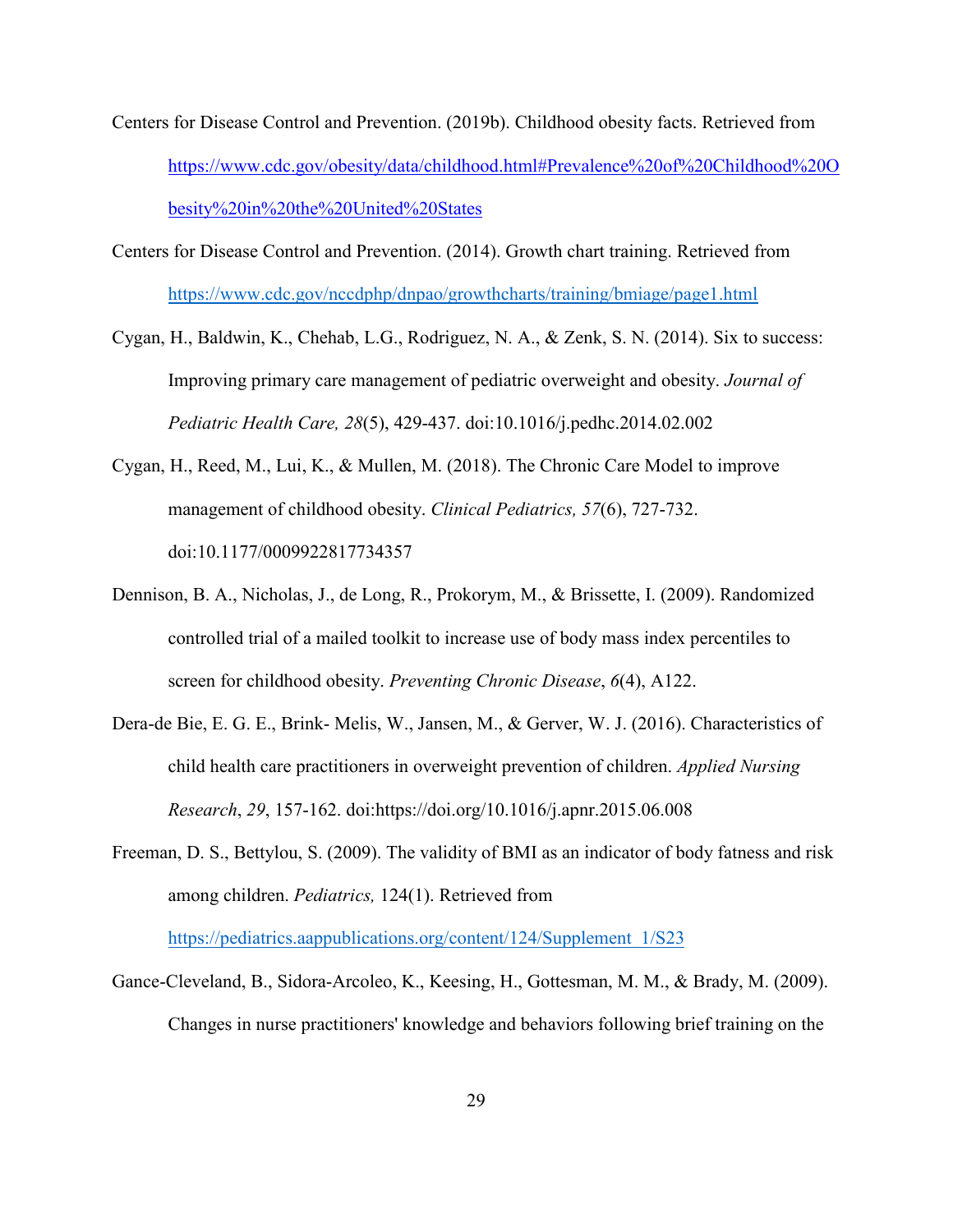healthy eating and activity together (HEAT) guidelines. *Journal of Pediatric Health Care, 23*(4), 222-230. doi:10.1016/j.pedhc.2008.03.002

- Gibson, S. J. (2016). Translation of clinical practice guidelines for childhood obesity prevention in primary care mobilizes a rural Midwest community. *Journal of the American Association of Nurse Practitioners*, *28*(3), 130-137. doi:10.1002/2327-6924.12239
- Gonzalez, M., Feinstein, R., Iezzi, C., & Fisher, M. (2015). Nutrition intake and physical activity in a middle school in New York city. *International Journal of Adolescent Medicine and Health, 27*(3), 335-340. doi:10.1515/ijamh-2014-0035
- Institute for Healthy Childhood Weight. (n.d). 5, 2, 1, 0 strategies. Retrieved from https://ihcw.aap.org/Documents/Additional%20Resources/5210\_strategies.pdf
- Main Health. (2019). Health care toolkit. Retrieved from https://mainehealth.org/-/media/letsgo/files/childrens-program/pediatric-family-practices/full-healthcare-toolkit.pdf
- National Health Services Improvement. (n.d). Plan, do, study, act (PDSA) cycles and the model for improvement. Retrieved from https://improvement.nhs.uk/documents/2142/plan-dostudy-act.pdf
- Nursing Theory. (2016). Lewin's Change Theory. Retrieved from http://www.nursingtheory.org/theories-and-models/Lewin-Change-Theory.php
- Piccinini-Vallis, H. (2011). Diagnosis and management of obesity: A survey of general practitioners' awareness of and familiarity with the 2006 Canadian clinical practice guidelines. *Canadian Journal of Diabetes, 35*(3), 269-273.
- Rhee, K. E., Kessl, S., Lindback, S., Littman, M., & El-Kareh, R. E. (2018). Provider views on childhood obesity management in primary care settings: A mixed methods analysis. *BMC Health Services Research, 18*(1), 55. doi:10.1186/s12913-018-2870-y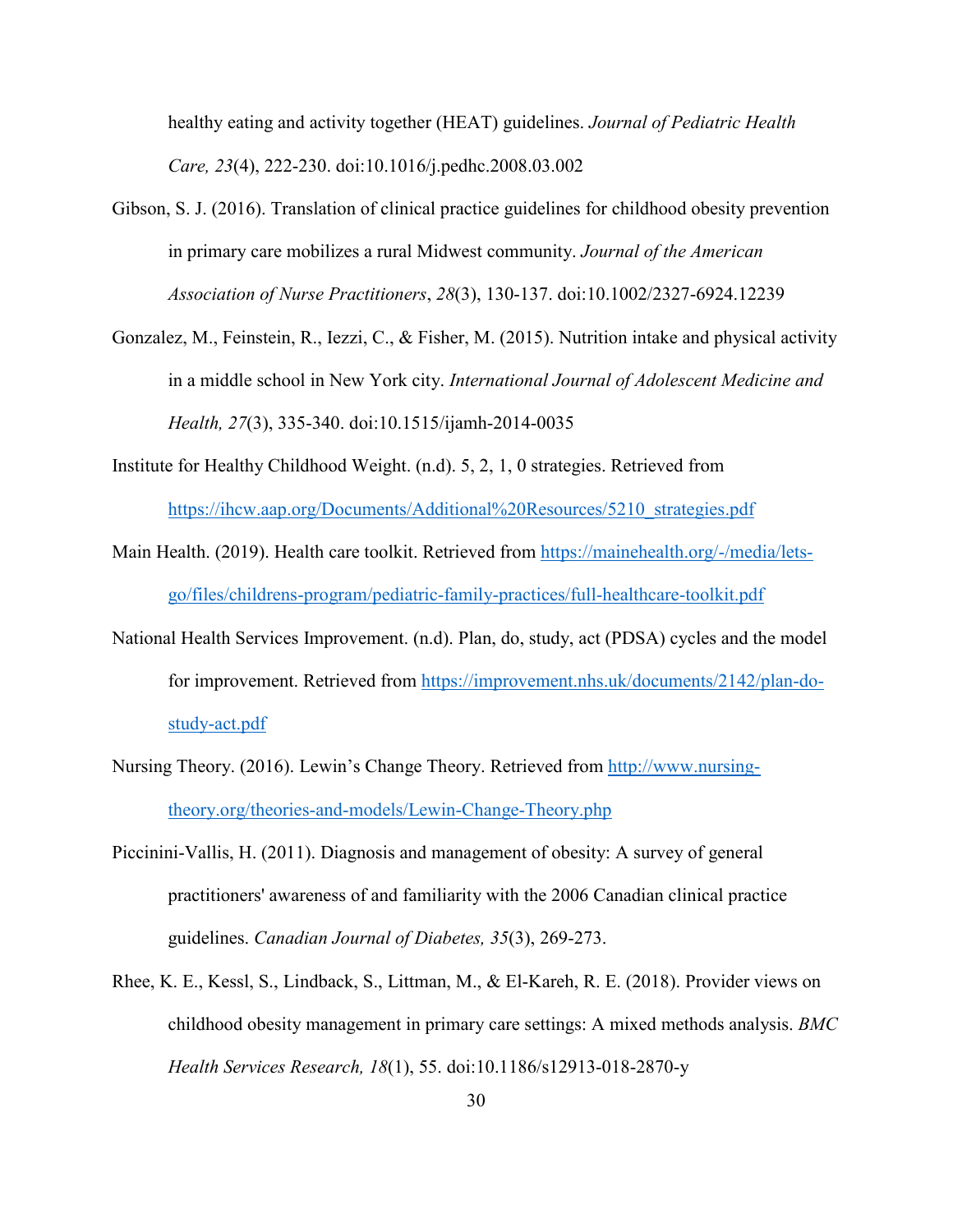- Robson, S. M., Bolling, C., McCullough, M. B., Stough, C. O., & Stark, L. J. (2016). A preschool obesity treatment clinical trial: Reasons primary care providers declined referrals. *Journal of Pediatrics*, 177, 262‐266.e261. doi:10.1016/j.jpeds.2016.06.027
- Sanchez-Ramirez, D. C., Long, H., Mowat, S., & Hein, C. (2018). Obesity education for frontline healthcare providers. *BMC Medical Education, 18*(1), 278-278. doi:10.1186/s12909- 018-1380-2
- Stellefson, M., Dipnarine, K., & Stopka, C. (2013). The chronic care model and diabetes management in US primary care settings: A systematic review. *Preventing Chronic Disease, 10*, E26-E26. doi:10.5888/pcd10.120180
- World Health Organization. (2019). Childhood overweight and obesity. Retrieved from https://www.who.int/dietphysicalactivity/childhood/en/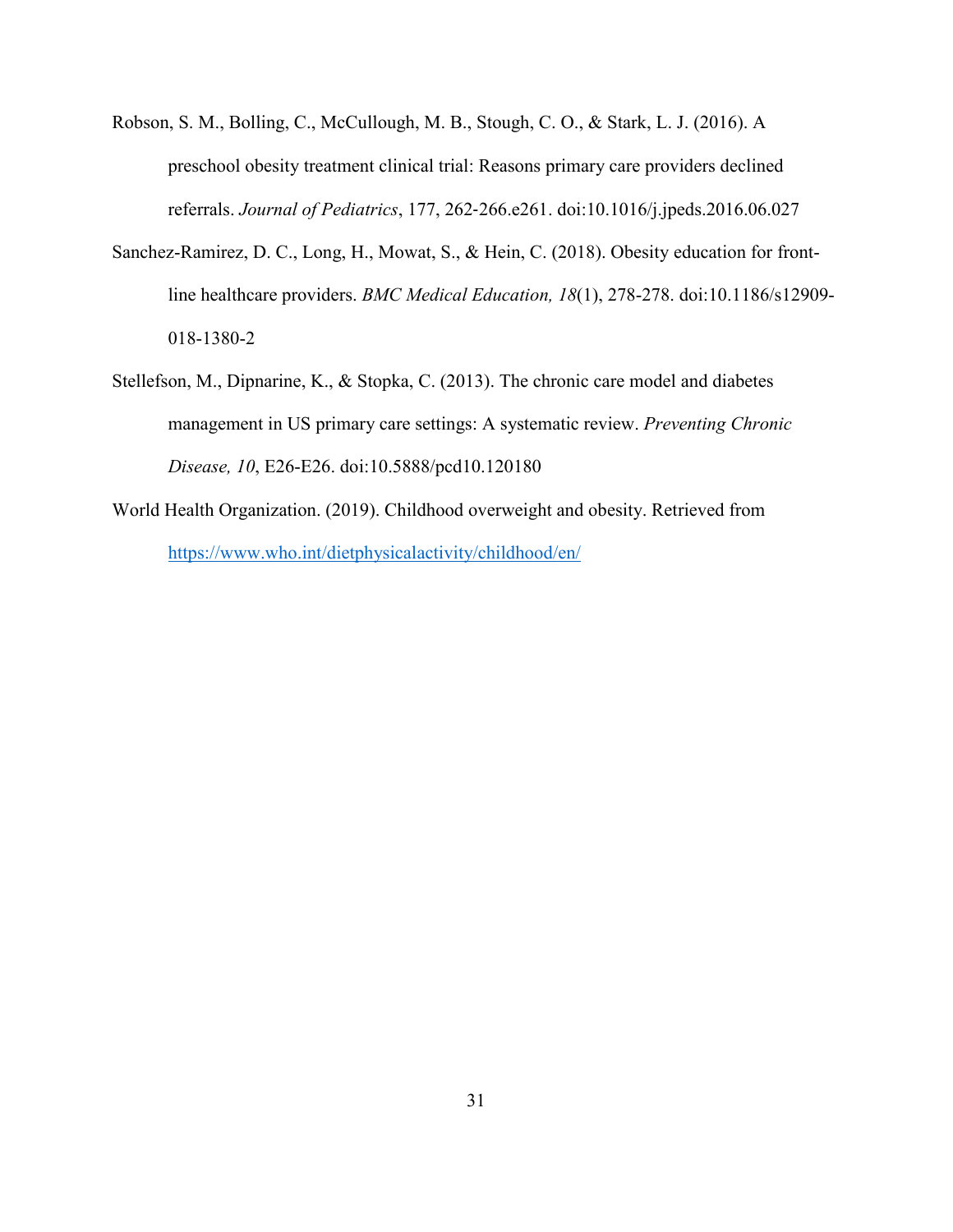## **LIST OF APPENDICES**

| <b>APPENDIX</b> | <b>PAGE</b> |
|-----------------|-------------|
|                 |             |
|                 |             |
|                 |             |
|                 |             |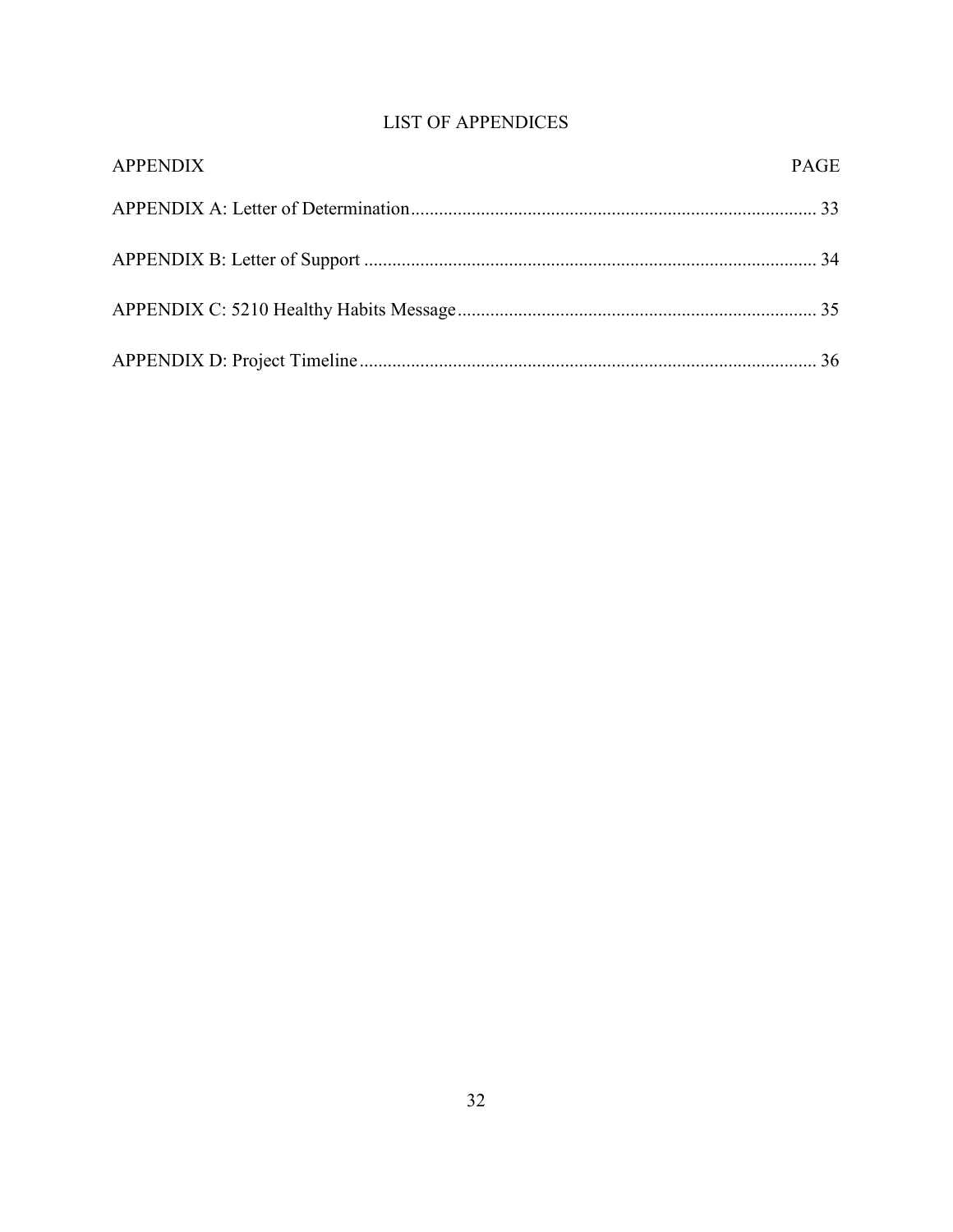#### APPENDIX A: Letter of Determination



OFFICE OF RESEARCH COMPLIANCE Division of Research and Innovation 6300 OCEAN DRIVE, UNIT 5844 CORPUS CHRISTI, TEXAS 7842 O 361.825.2497

| <b>Human Subjects Protection Program</b> |                                                        | <b>Institutional Review Board</b> |
|------------------------------------------|--------------------------------------------------------|-----------------------------------|
| DATE:                                    | December 12, 2019                                      |                                   |
| TO:                                      | Theresa Garcia, College of Nursing and Health Sciences |                                   |
| CC:                                      | Deborah Potter, Student                                |                                   |
| <b>FROM:</b>                             | <b>Office of Research Compliance</b>                   |                                   |
| <b>SUBJECT:</b>                          | <b>Not Human Subjects Determination</b>                |                                   |

Activities meeting the DHHS definition of research or the FDA definition of clinical investigation and involves human subjects are subject to IRB review and approval.

On December 12, 2019, the Texas A&M University-Corpus Christi Institutional Review Board reviewed the following submission:

|                        | Type of Review:   Not Human Subjects Determination          |  |
|------------------------|-------------------------------------------------------------|--|
| Title:                 | Improving Provider Practices to Decrease Hispanic Childhood |  |
|                        | Overweight and Obesity                                      |  |
|                        | Project Lead: Theresa Garcia                                |  |
| RBID:                  | <b>NHS 65-19</b>                                            |  |
| <b>Funding Source:</b> | <b>None</b>                                                 |  |
| Documents Reviewed:    | <b>IRB</b> template final Potter                            |  |
|                        | Not Human Subjects Research Request-Potter                  |  |

Texas A&M University-Corpus Christi Office of Research Compliance determined that the proposed activity does not meet the DHHS definition of research or the FDA definition of a clinical investigation.

Therefore, this project does not require IRB approval. You may proceed with this project.

This determination applies only to the activities described in the documents reviewed. Any planned changes require submission to the IRB to ensure that the research continues to meet criteria for a non-human subject research determination.

Please do not hesitate to contact me with any questions at irb@tamucc.edu or 361-825-2497.

Respectfully,

Matthew R. Digitally signed by<br>Gaynor, J.D. Date: 2019.12.12<br>Gaynor, J.D. 11:4846-06'00' **Office of Research Compliance**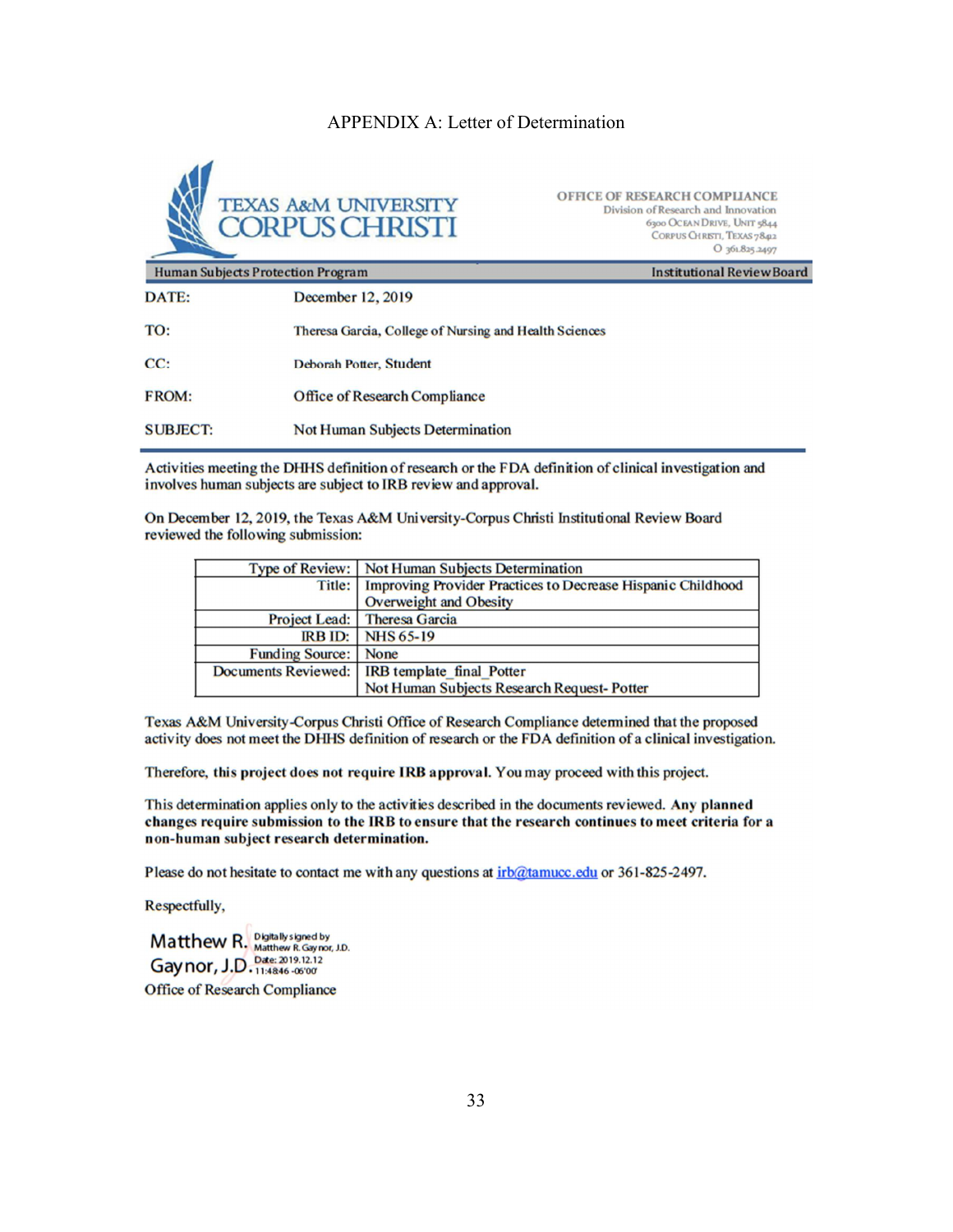#### APPENDIX B: Letter of Support

#### Sunshine Pediatrics

 $09 - 24 - 2019$ 

Dr. Sara Baldwin Associate Dean for Academic Programs College of Nursing and Health Sciences Texas A&M University - Corpus Christi 6300 Ocean Drive Corpus Christi, TX 78412

Dear Dr. Baldwin,

The purpose of this letter is to provide <u>Deborah Potter</u> a Doctor of Nursing Practice student<br>at Texas A&M University College of Nursing and Health Sciences exas A&M University College of Nursing Practice students to provide <u>Deborah Potter</u> a Doctor of Nursing Practice students and Texas A&M University College of Nursing and Health Sciences, support in conducting a quality im quality improvement project at \_Sunshine Pediatrics \_The project, *Use of a Primary Care*<br>*Provider Educational Intervention to Decrease Himpais Claim* (*Claims*) Care Provider Educational Intervention to Decrease Hispanic Childhood Overweight and Obesity,<br>entails improving provider management provider and Childhood Overweight and Obesity, entails improving provider management practices and health outcomes for children who are<br>overweight or obese through an educational intervals in the state of children who are overweight or obese through an educational intervention based on the American Academy of<br>Pediatrics recommendations Pediatrics recommendations.

The purpose of this project is to improve provider knowledge, management processes, and interprofessional collaboration between the provider interprofessional collaboration between the provider interprofessional collaboration between the provider knowledge, management processes, and<br>interprofessional collaboration between the provider and the dictician in caring for children who<br>are overweight or obese. are overweight or obese. Sumshine Pediatrics was selected for this project because the clinic<br>frequently sees patients who are overweight or obese. The project because the clinic are overlapping to do set a substitute production was selected for this project because the effequently sees patients who are overweight or obese and is interested in working with the student to improve clinical practice a student to improve clinical practice and processes. Deborah Potter is not employed at this<br>institution but has an interest in improving care at this facility. institution but has an interest in improving care at this facility.

<sup>I</sup>, Tania Jalil, owner/pediatrician at Sunshine Pediatrics do hereby fully support Deborah<br>Potter in the conduct of this quality improvements Potter in the conduct of this quality improvement project, Use of a Primary Care Provider<br>Educational Intervention to Decision Hipprovement project, Use of a Primary Care Provider *Educational Intervention to Decrease Hispanic Childhood Overweight and Obesity at Sunshine*<br>Pediatrics . Pediatrics.

I also approve <u>Deborah Potter</u> to access protected health information (PHI) for purposes of conducting this quality improvement project. She has in the WILE of the U.S. also upprove <u>recordant potter</u> to access protected health information (PHI) for pu<br>conducting this quality improvement project. She has signed a HIPAA release form.

Sincerely,

[Tania Jalil, MD, PA]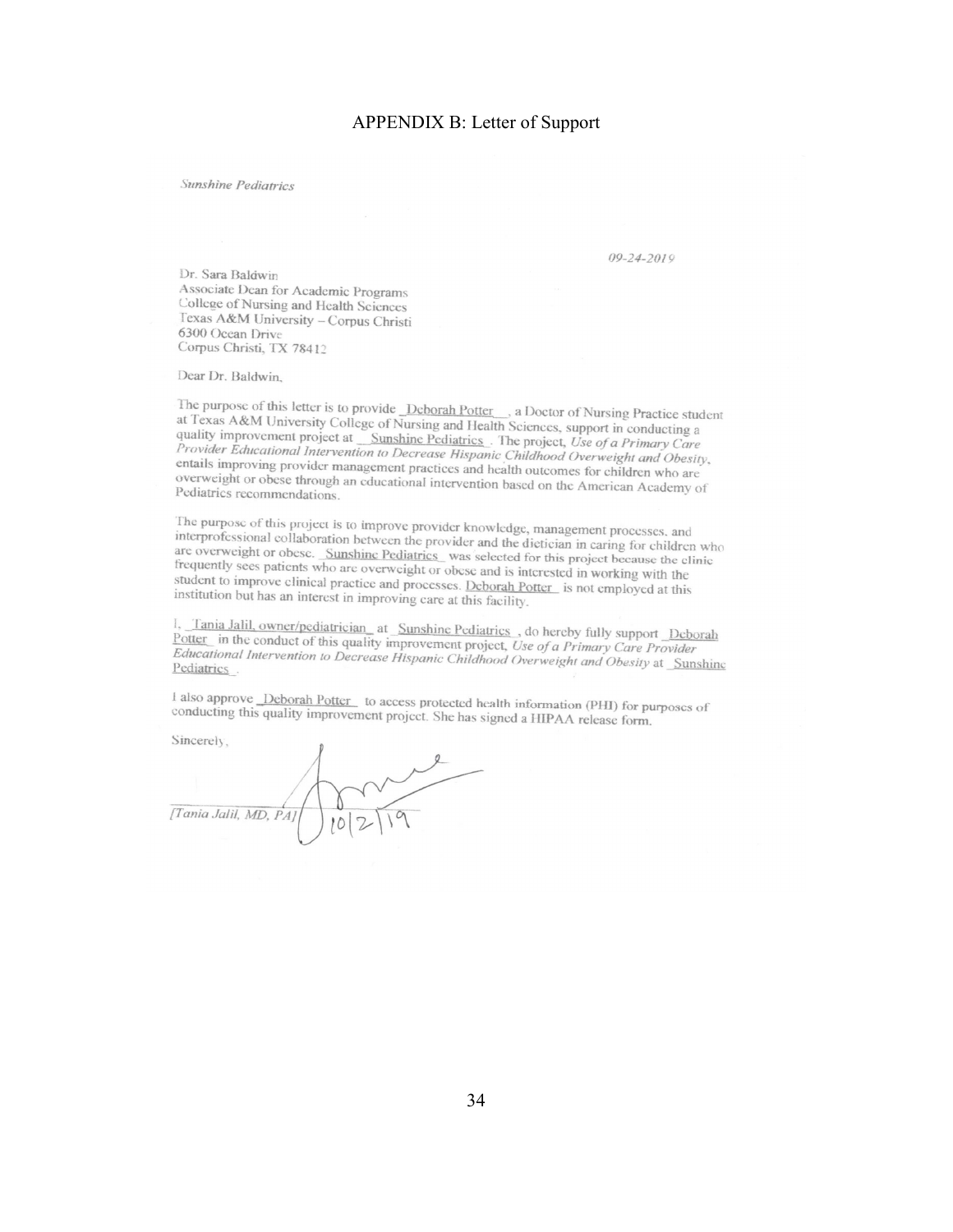## APPENDIX C: 5210 Healthy Habits Message



\*Keep IV/Computer out of the bedroom. No screen time under the age of 2.